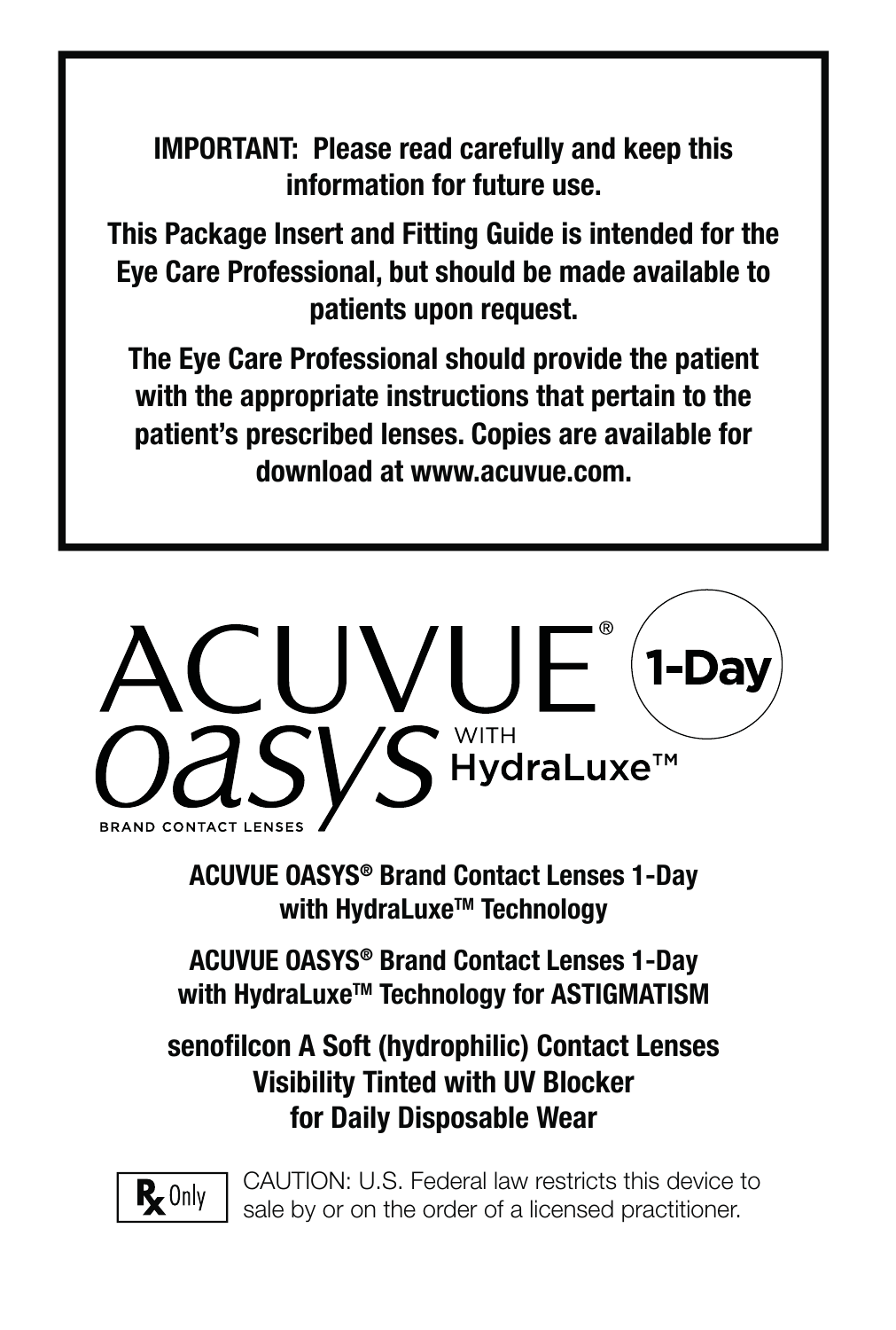The following symbols may appear on the label or carton:

| <b>SYMBOL</b>           | <b>DEFINITION</b>                                                                                        |
|-------------------------|----------------------------------------------------------------------------------------------------------|
| $\mathbf i$             | <b>Consult Instructions for Use</b>                                                                      |
|                         | Manufactured by or in                                                                                    |
|                         | Date of Manufacture                                                                                      |
|                         | Use By Date (expiration date)                                                                            |
| LO I                    | <b>Batch Code</b>                                                                                        |
| STERILE                 | Sterile Using Steam or Dry Heat                                                                          |
|                         | Single-Use                                                                                               |
| <b>DIA</b>              | <b>Diameter</b>                                                                                          |
| <b>BC</b>               | <b>Base Curve</b>                                                                                        |
| D                       | Diopter (lens power)                                                                                     |
| <b>CYL</b>              | Cylinder                                                                                                 |
| <b>AXIS</b>             | Axis                                                                                                     |
| CE<br>0086              | <b>Quality System Certification Symbol</b>                                                               |
| ◙<br><b>UV Blocking</b> | <b>UV-Blocking</b>                                                                                       |
|                         | Fee Paid for Waste Management                                                                            |
| $R_{\mathbf{z}}$ Only   | CAUTION: U.S. Federal law restricts this device<br>to sale by or on the order of a licensed practitioner |
|                         | <b>Lens Orientation Correct</b>                                                                          |
|                         | Lens Orientation Incorrect (Lens Inside Out)                                                             |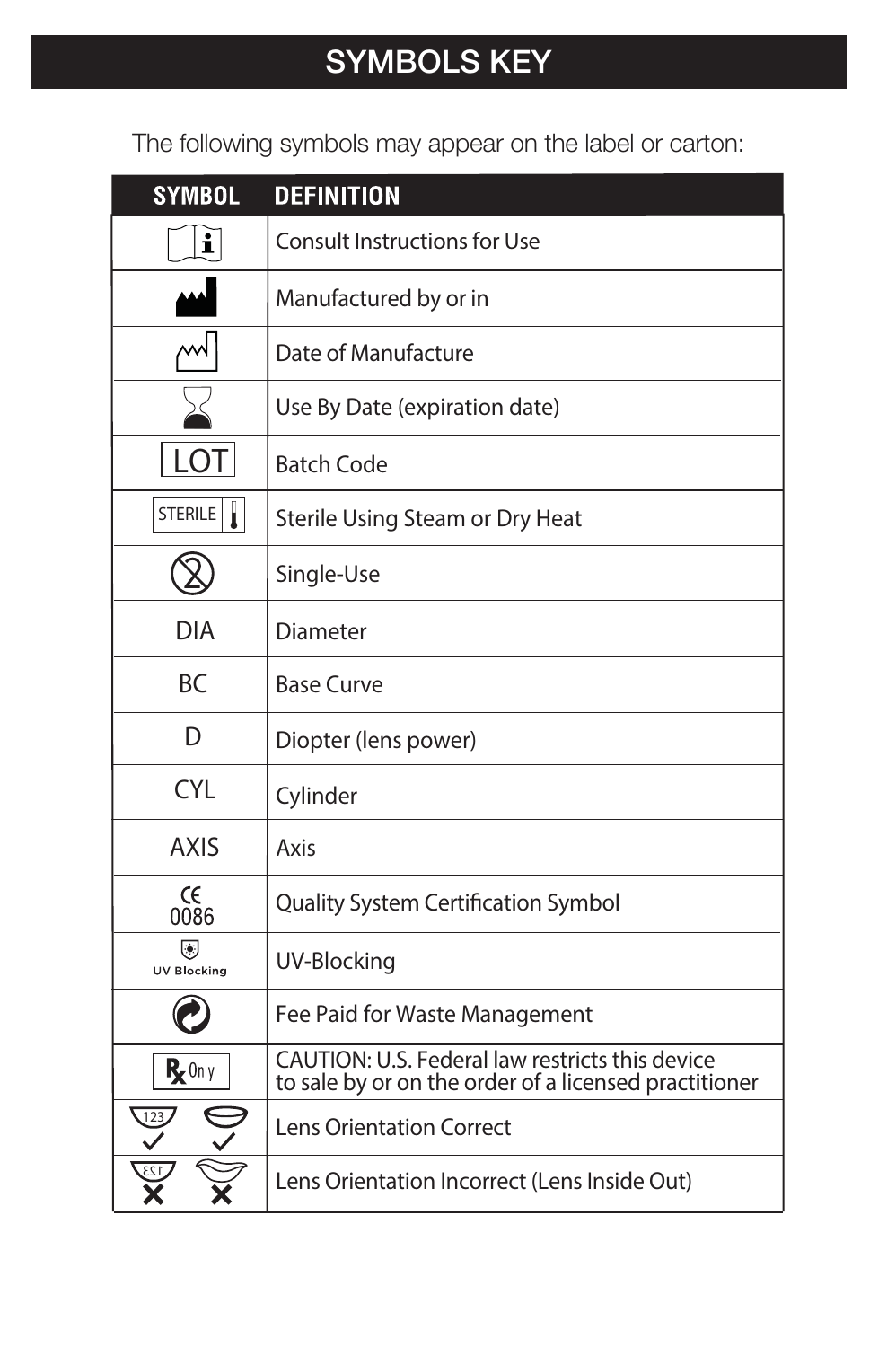# **DESCRIPTION**

ACUVUE OASYS® Brand Contact Lenses 1-Day and ACUVUE OASYS® Brand Contact Lenses 1-Day for ASTIGMATISM are soft (hydrophilic) contact lenses made with HydraLuxe™ Technology. They are available as spherical or toric lenses respectively.

These lenses are made of a silicone hydrogel material containing an internal wetting agent, visibility tint, and UV absorbing monomer and are tinted blue using Reactive Blue Dye #4 to make the lenses more visible for handling.

A benzotriazole UV absorbing monomer is used to block UV radiation. The transmittance characteristics for these lenses are less than 1% in the UVB range of 280 nm to 315 nm and less than 10% in the UVA range of 316 nm to 380 nm for the entire power range.

## **Lens Properties:**

## **The physical/optical properties of the lens are:**

- Specific Gravity (calculated): 0.98 1.12
- Refractive Index: 1.42
- Light Transmission: 85% minimum
- **Surface Character:** Hydrophilic
- Water Content: 38%
- Oxygen Permeability:

 $122 \times 10^{-11}$  (cm<sup>2</sup>/sec) (ml O<sub>2</sub>/ml x mm Hg) at 35°C 103 x 10-11 (cm2 /sec) (ml O $_2$ /ml x mm Hg) at 35°C

## **Lens Parameters:**

- 
- Center Thickness: varies with power
- Base Curve Range: 7.85 mm to 10.00 mm
- Spherical Power Range:  $-20.00D$  to  $+20.00D$
- Cylinder Power Range:  $-0.25D$  to -10.00D
- Axis Range: 2.5° to 180°

## **VALUE** METHOD

Fatt (boundary corrected, nonedge corrected) Fatt (boundary corrected, edge corrected)

• Diameter Range: 12.0 mm to 15.0 mm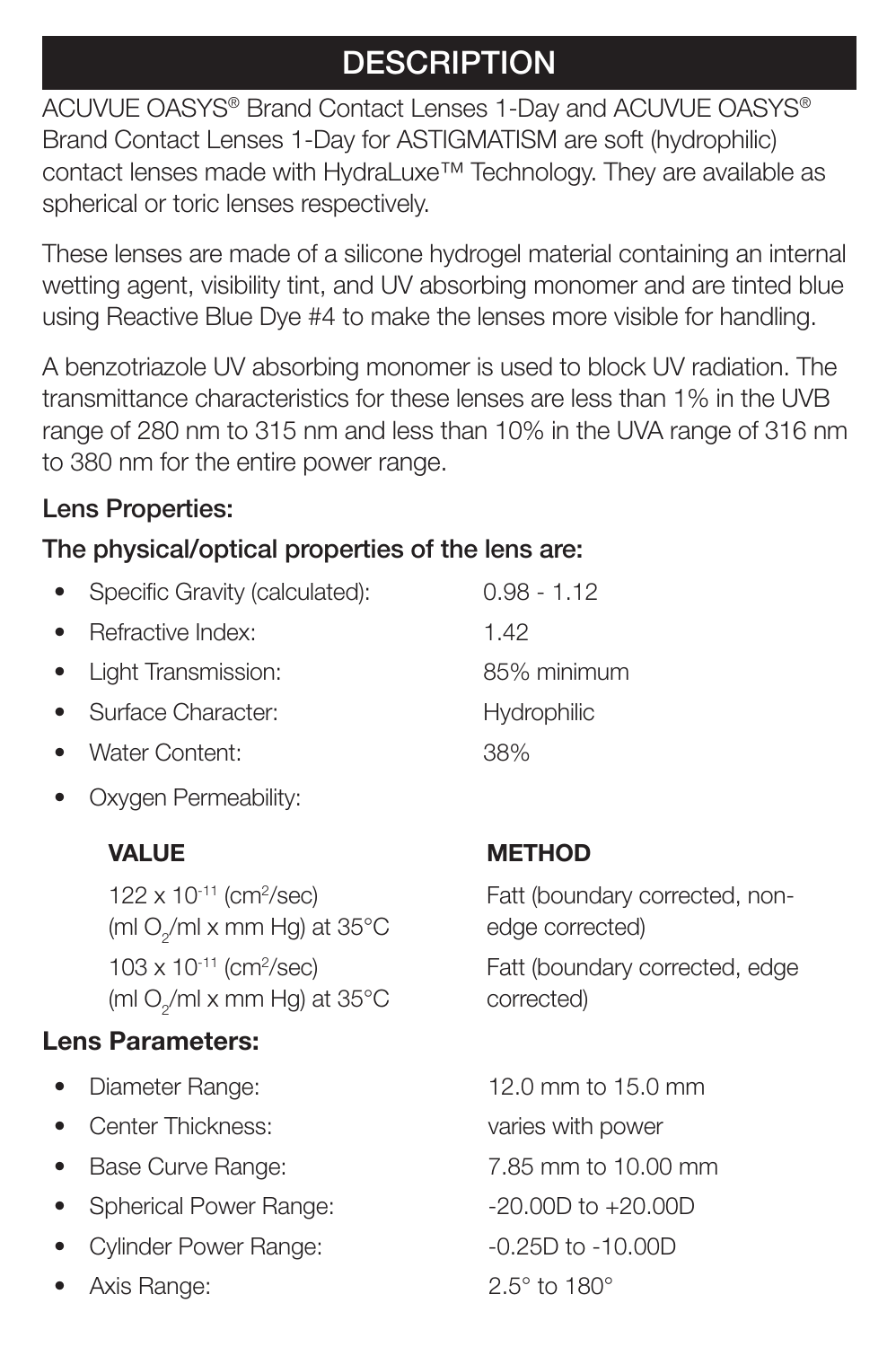# **AVAILABLE LENS PARAMETERS**

ACUVUE OASYS® Brand 1-Day with HydraLuxe™ Technology are hemispherical shells of the following dimensions:

| Diameter:          | $14.3$ mm                                                                                                                                                                           |  |
|--------------------|-------------------------------------------------------------------------------------------------------------------------------------------------------------------------------------|--|
|                    | <b>Center Thickness:</b> 0.085 mm to 0.221 mm (varies with power)                                                                                                                   |  |
| <b>Base Curve:</b> | 8.5 mm, 9.0 mm                                                                                                                                                                      |  |
| <b>Powers:</b>     | $-0.50D$ to $-6.00D$ (in 0.25D increments)<br>$-6.50D$ to $-12.00D$ (in 0.50D increments)<br>+0.50D to $+6.00D$ (in 0.25D increments)<br>$+6.50D$ to $+8.00D$ (in 0.50D increments) |  |

ACUVUE OASYS® Brand 1-Day with HydraLuxe™ Technology for ASTIGMATISM are hemitoric shells of the following dimensions:

| Diameter:          | 14.3 mm                                                                            |
|--------------------|------------------------------------------------------------------------------------|
|                    | <b>Center Thickness:</b> 0.075 mm to 0.172 mm (varies with power)                  |
| <b>Base Curve:</b> | 8.5 mm                                                                             |
| <b>Powers:</b>     | $+0.00D$ to $-6.00D$ (in 0.25D increments)                                         |
|                    | Cylinders: -0.75D, -1.25D, -1.75D, -2.25D*                                         |
|                    | Axis: $10^{\circ}$ to $180^{\circ}$ in $10^{\circ}$ increments                     |
|                    | *-2.25D cylinder is availble in 10°, 20°, 70°, 80°, 90°, 100°, 110°,               |
|                    | 160°, 170°, 180° axes only.                                                        |
|                    | $+0.25D$ to $+4.00D$ (in 0.25D increments)                                         |
|                    | $-6.50D$ to $-9.00D$ (in 0.50D increments)                                         |
|                    | Cylinders: -0.75D, -1.25D, -1.75D                                                  |
|                    | Axis: 10°, 20°, 70°, 80°, 90°, 100°, 110°, 160°,<br>$170^{\circ}$ , 180 $^{\circ}$ |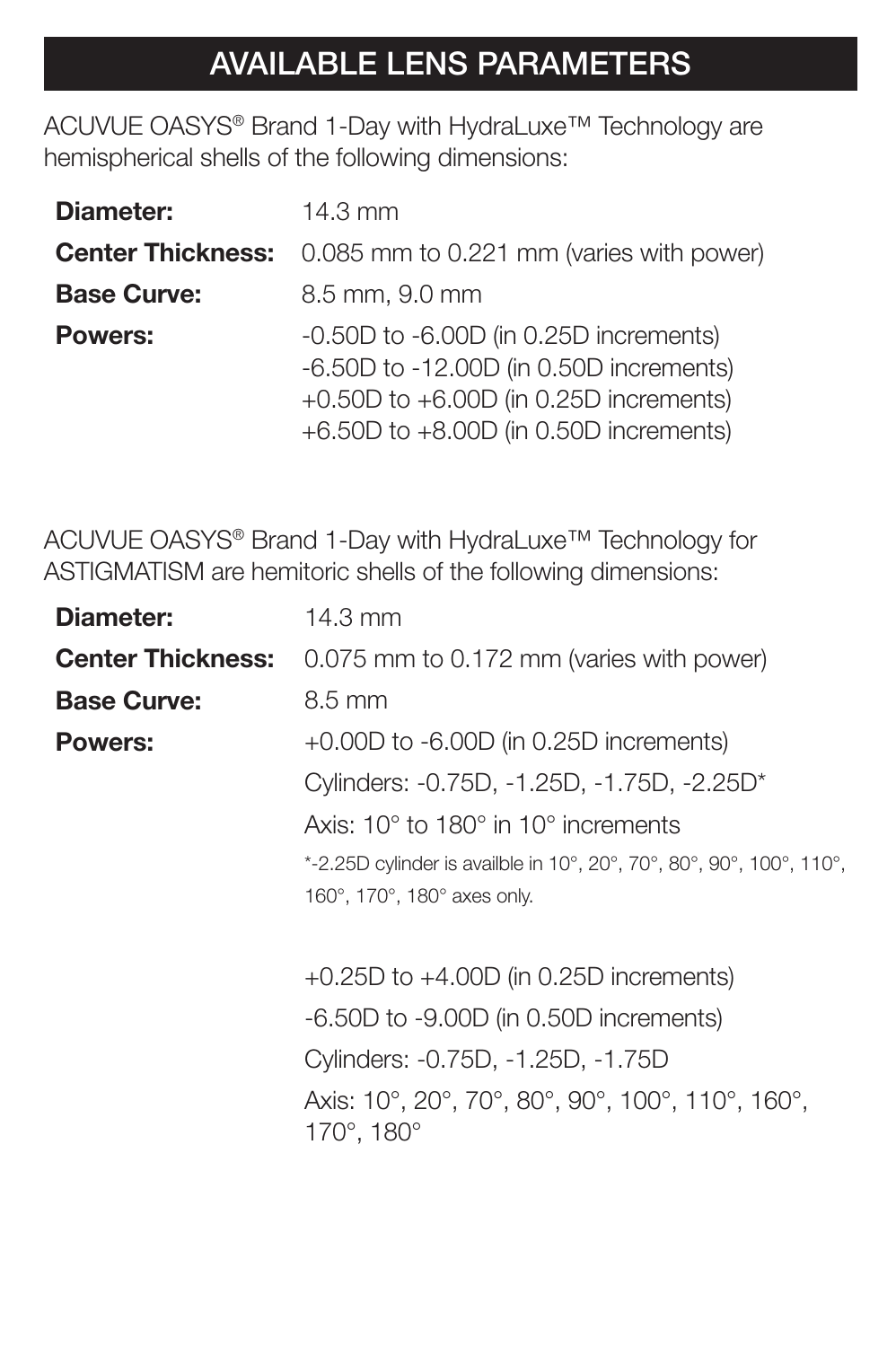# **TRANSMITTANCE CURVES**

ACUVUE OASYS<sup>®</sup> 1-Day with HydraLuxe<sup>™</sup> Technology (senofilcon A) Visibility Tinted with UV Blocker vs. 24 yr. old human cornea and 25 yr. old human crystalline lens.



\* The data was obtained from measurements taken through the central 3-5 mm portion for the thinnest marketed lens (-9.00D lens, 0.075 mm center thickness).

<sup>1</sup> Lerman, S., Radiant Energy and the Eye, MacMillan, New York, 1980, p. 58, figure 2-21

2 Waxler, M., Hitchins, V.M., Optical Radiation and Visual Health, CRC Press, Boca Raton, Florida, 1986, p. 19, figure 5

**WARNING: UV absorbing contact lenses are NOT substitutes for protective UV absorbing eyewear, such as UV absorbing goggles or sunglasses because they do not completely cover the eye and surrounding area. The patient should continue to use UV absorbing eyewear as directed.**

# **ACTIONS**

In its hydrated state, the contact lens, when placed on the cornea, acts as a refracting medium to focus light rays onto the retina.

The transmittance characteristics for these lenses are less than 1% in the UVB range of 280 nm to 315 nm and less than 10% in the UVA range of 316 nm to 380 nm for the entire power range.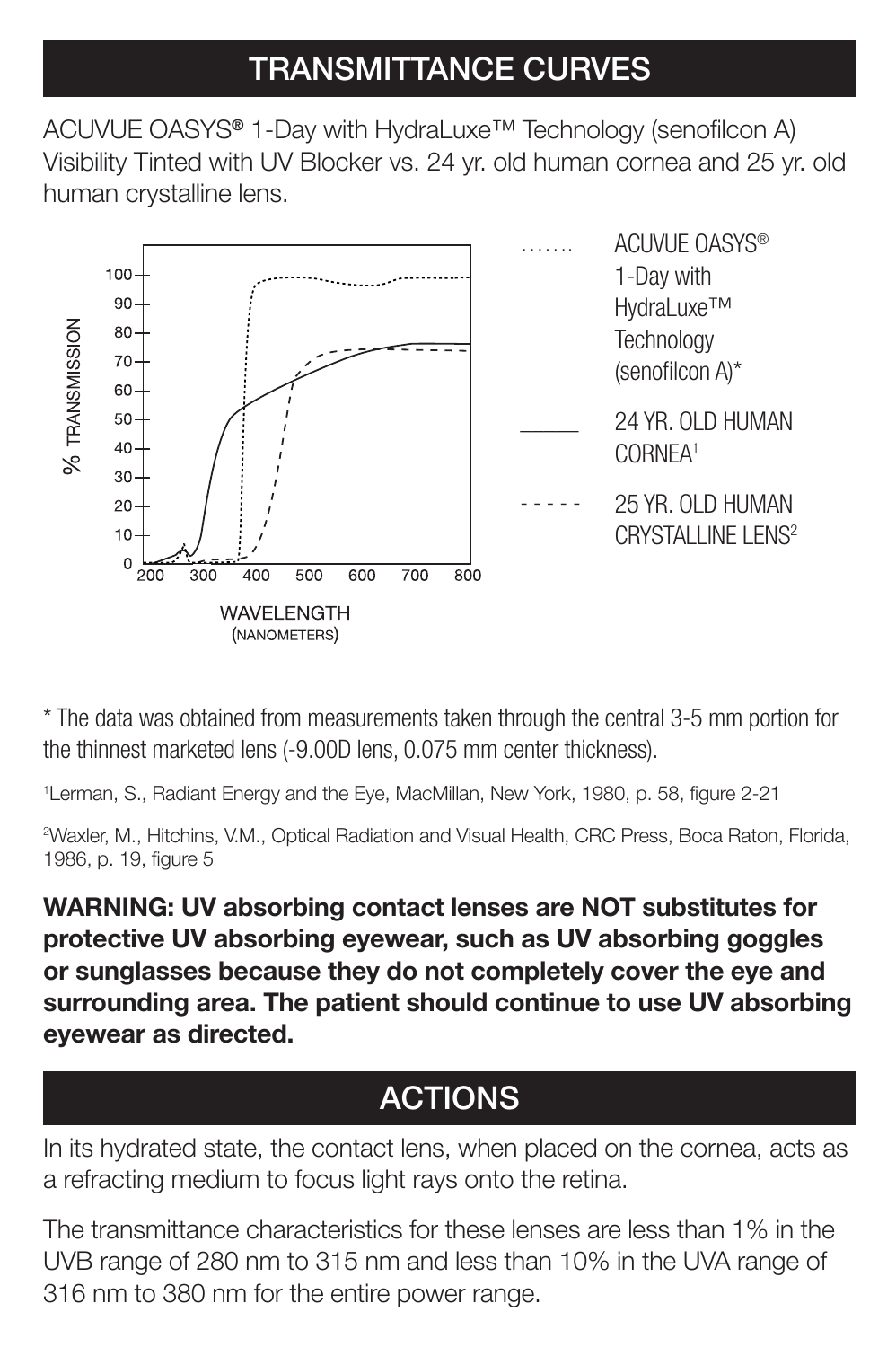**NOTE: Long-term exposure to UV radiation is one of the risk factors associated with cataracts. Exposure is based on a number of factors such as environmental conditions (altitude, geography, cloud cover) and personal factors (extent and nature of outdoor activities). UV-Blocking contact lenses help provide protection against harmful UV radiation. However, clinical studies have not been done to demonstrate that wearing UV-Blocking contact lenses reduces the risk of developing cataracts or other eye disorders. The Eye Care Professional should be consulted for more information.**

# **INDICATIONS (USES)**

ACUVUE OASYS® Brand Contact Lenses 1-Day with HydraLuxe™ Technology are indicated for daily disposable wear for the optical correction of refractive ametropia (myopia and hyperopia) in phakic or aphakic persons with non-diseased eyes who may have 1.00D or less of astigmatism.

ACUVUE OASYS® Brand Contact Lenses 1-Day with HydraLuxe™ Technology for ASTIGMATISM are indicated for daily disposable wear for the optical correction of refractive ametropia (myopia and hyperopia) in phakic or aphakic persons with non-diseased eyes who may have 0.50D to 3.00D of astigmatism.

These lenses contain a UV Blocker to help protect against transmission of harmful UV radiation to the cornea and into the eye.

# **CONTRAINDICATIONS (REASONS NOT TO USE)**

#### **DO NOT USE these contact lenses when any of the following conditions exist:**

- Acute or subacute inflammation or infection of the anterior chamber of the eye.
- Any eye disease, injury or abnormality that affects the cornea, conjunctiva, or eyelids.
- Severe insufficiency of lacrimal secretion (dry eye).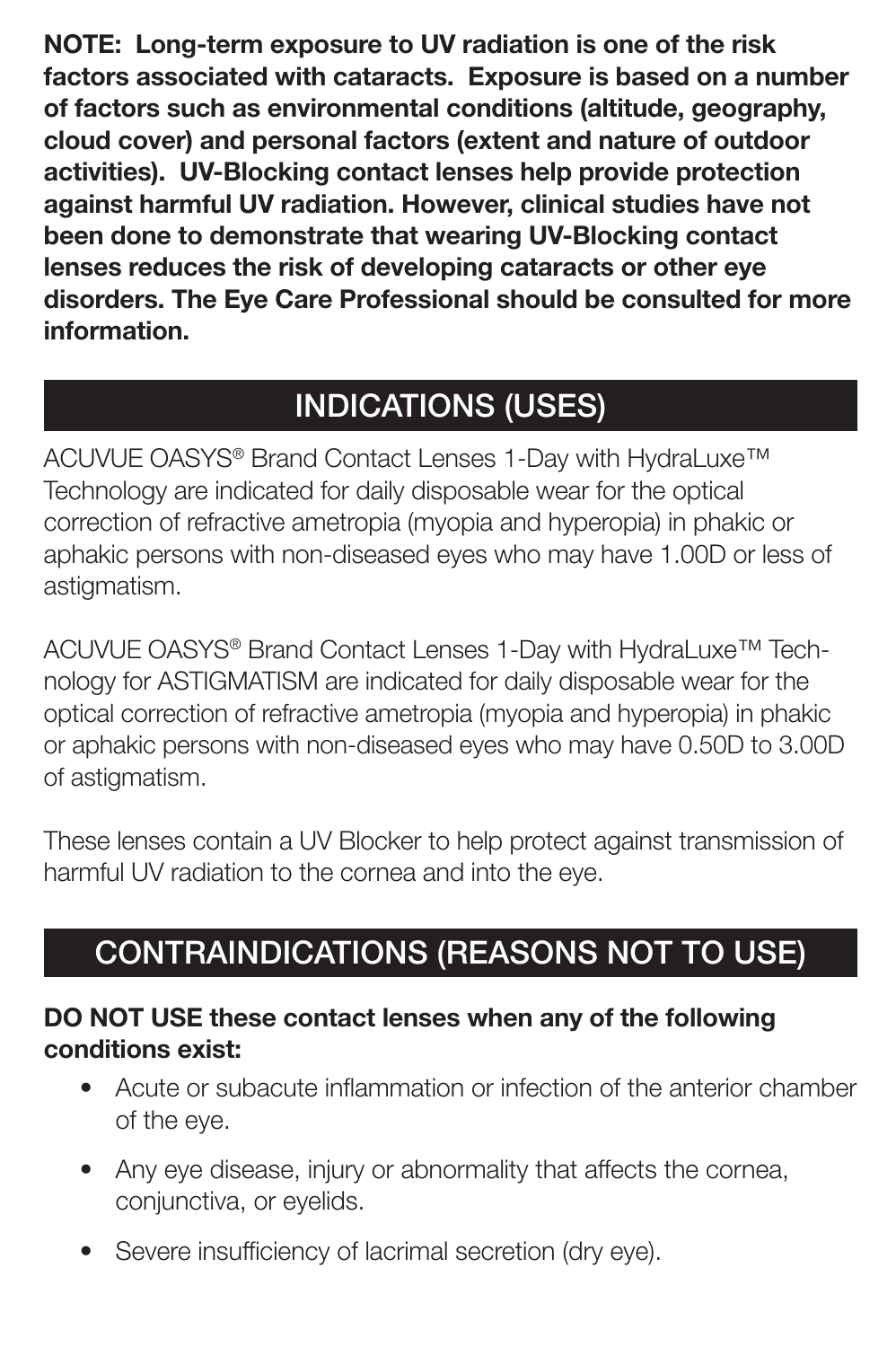- Corneal hypoesthesia (reduced corneal sensitivity).
- Any systemic disease that may affect the eye or be exaggerated by wearing contact lenses.
- Allergic reactions of ocular surfaces or adnexa that may be induced or exaggerated by wearing contact lenses or use of contact lens solutions.
- Ocular irritation due to allergic reactions which may be caused by use of contact lens solutions (i.e., rewetting drops) that contain chemicals or preservatives (such as mercury, Thimerosal, etc.) to which some people may develop an allergic response.
- Any active corneal infection (bacterial, fungal, protozoal, or viral).
- If eyes become red or irritated.

# **WARNINGS**

**Patients should be advised of the following warnings pertaining to contact lens wear:**

#### **EYE PROBLEMS, INCLUDING CORNEAL ULCERS, CAN DEVELOP RAPIDLY AND LEAD TO LOSS OF VISION; IF THE PATIENT EXPE-RIENCES:**

- **Eye Discomfort,**
- **Excessive Tearing,**
- **Vision Changes,**
- **Loss of Vision,**
- **Eye Redness,**
- **Or Other Eye Problems,**

#### **THE PATIENT SHOULD BE INSTRUCTED TO IMMEDIATELY RE-MOVE THE LENSES AND PROMPTLY CONTACT THE EYE CARE PROFESSIONAL.**

• When prescribed for daily wear, patients should be instructed not to wear lenses while sleeping. Clinical studies have shown that the risk of serious adverse reactions is increased when lenses are worn overnight, and that the risk of ulcerative keratitis is greater for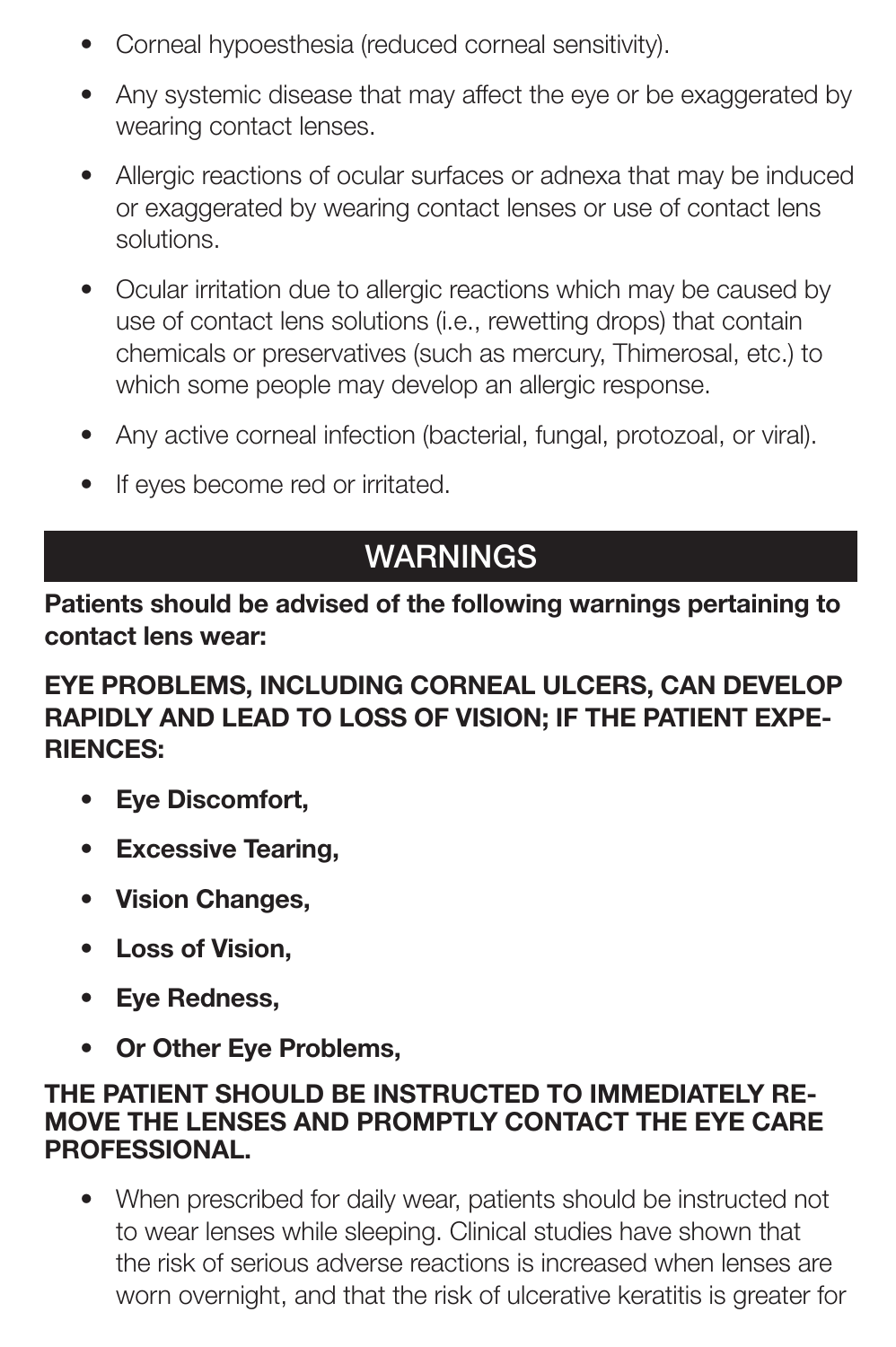extended wear contact lens users than for daily wear users.<sup>3</sup>

- Studies have shown that contact lens wearers who are smokers have a higher incidence of adverse reactions than nonsmokers.
- Problems with contact lenses or lens care products could result in serious injury to the eye. Patients should be cautioned that proper use and care of contact lenses and lens care products are essential for the safe use of these products.
- The overall risk of ulcerative keratitis may be reduced by carefully following directions for lens care.

3 New England Journal of Medicine, September 21, 1989; 321 (12), pp. 773-783

#### **Specific Instructions for Use and Warnings:**

**• Water Activity**

#### **Instructions for Use**

Do not expose contact lenses to water while wearing them.

#### **WARNING:**

Water can harbor microorganisms that can lead to severe infection, vision loss or blindness. If lenses have been submersed in water when participating in water sports or swimming in pools, hot tubs, lakes, or oceans, the patient should be instructed to discard them and replace them with a new pair. The Eye Care Professional should be consulted for recommendations regarding wearing lenses during any activity involving water.

## **PRECAUTIONS**

#### **Special Precautions for Eye Care Professionals:**

• Due to the small number of patients enrolled in clinical investigation of lenses, all refractive powers, design configurations, or lens parameters available in the lens material are not evaluated in significant numbers. Consequently, when selecting an appropriate lens design and parameters, the Eye Care Professional should consider all characteristics of the lens that can affect lens performance and ocular health, including oxygen permeability, wettability, central and peripheral thickness, and optic zone diameter.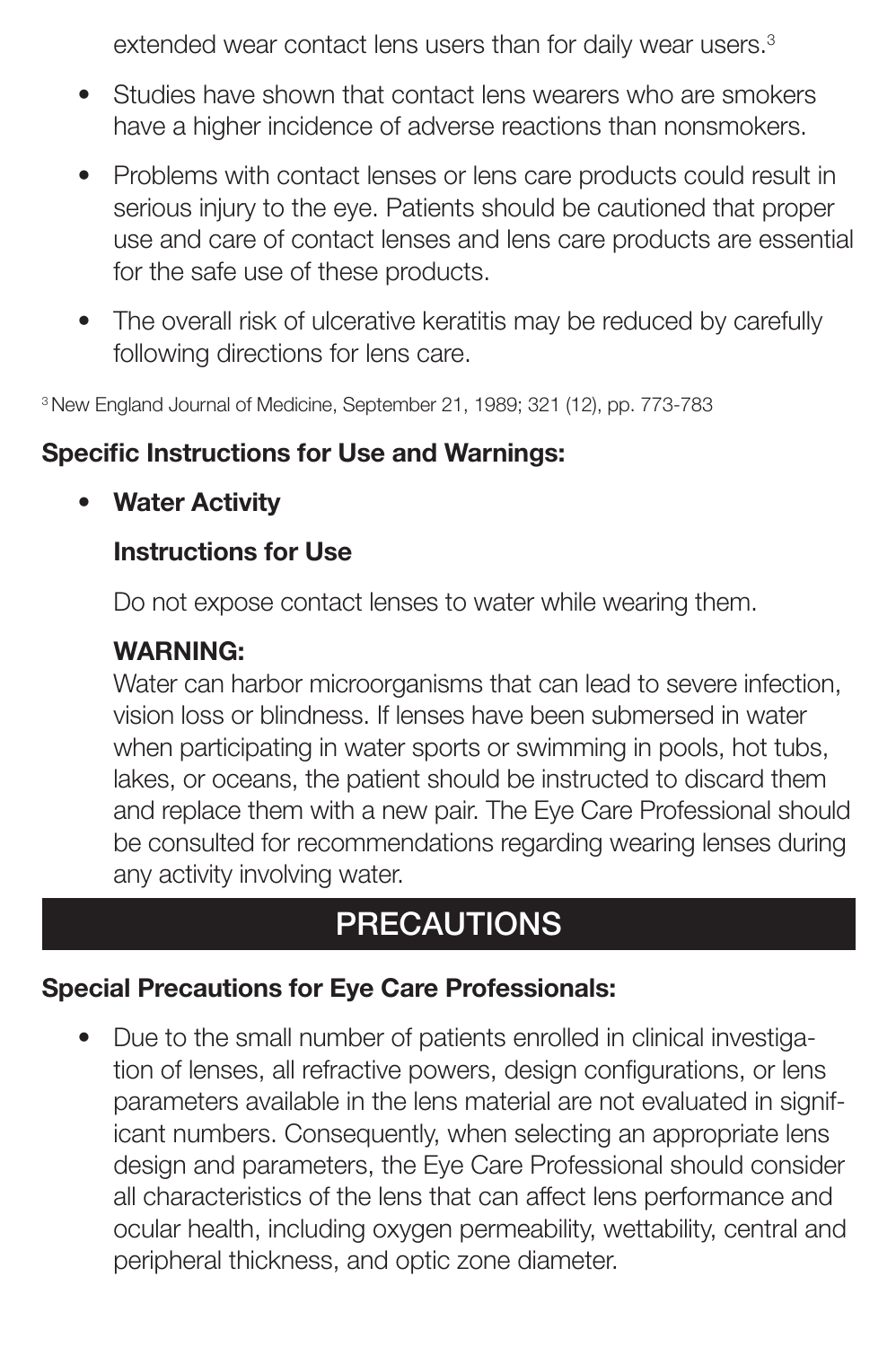- The potential impact of these factors on the patient's ocular health should be carefully weighed against the patient's need for refractive correction; therefore, the continuing ocular health of the patient and lens performance on the eye should be carefully monitored by the prescribing Eye Care Professional.
- Patients who wear these lenses to correct presbyopia using monovision may not achieve the best corrected visual acuity for either far or near vision. Visual requirements vary with the individual and should be considered when selecting the most appropriate type of lens for each patient.
- Fluorescein, a yellow dye, should not be used while the lenses are on the eyes. The lenses absorb this dye and become discolored. Whenever fluorescein is used in eyes, the eyes should be flushed with a sterile saline solution that is recommended for in-eye use.
- Eye Care Professionals should instruct the patient to remove the lenses immediately if the eyes become red or irritated.

#### **Eye Care Professionals should carefully instruct patients about the following care regimen and safety precautions.**

#### **Handling Precautions:**

- Before leaving the Eye Care Professional's office, the patient should be able to promptly remove the lenses or should have someone else available who can remove the lenses for him or her.
- DO NOT use if the sterile blister package is opened or damaged.
- Always wash and rinse hands before handling lenses. Do not get cosmetics, lotions, soaps, creams, deodorants, or sprays in the eyes or on the lenses. It is best to put on lenses before putting on makeup. Water-based cosmetics are less likely to damage lenses than oil-based products.
- DO NOT touch contact lenses with the fingers or hands if the hands are not free of foreign materials, as microscopic scratches of the lenses may occur, causing distorted vision and/or injury to the eye.
- Carefully follow the handling, insertion, removal, and wearing instructions in the "Patient Instruction Guide" for the prescribed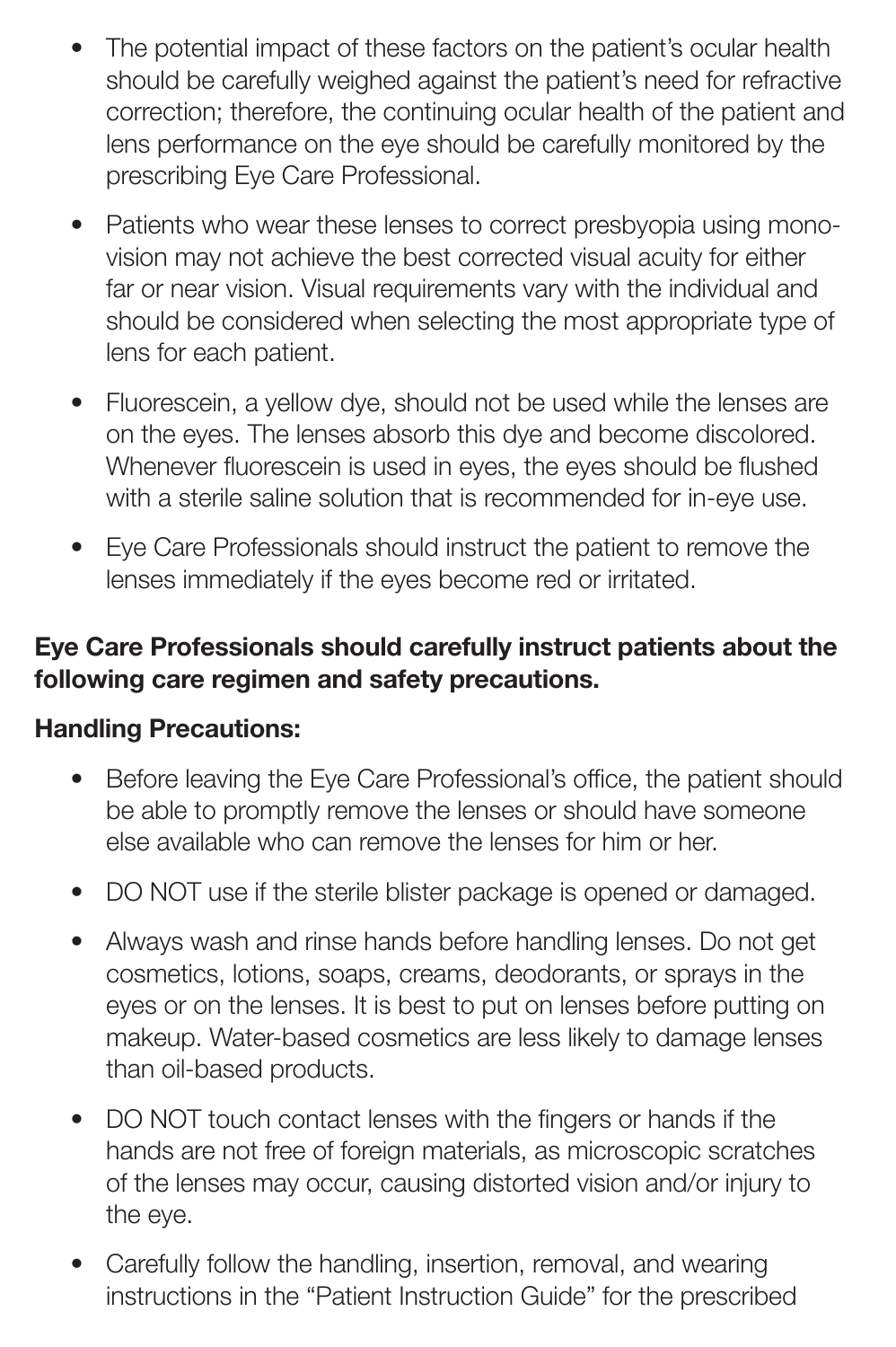wearing schedule and those prescribed by the Eye Care **Professional** 

- Always handle lenses carefully and avoid dropping them.
- Never use tweezers or other tools to remove lenses from the lens container unless specifically indicated for that use. Slide the lens up the side of the bowl until it is free of the container.
- Do not touch the lens with fingernails.

## **Lens Wearing Precautions:**

- If the lens sticks (stops moving) on the eye, follow the recommended directions in "Care for a Sticking (Non-Moving) Lens." The lens should move freely on the eye for the continued health of the eye. If non-movement of the lens continues, the patient should be instructed to immediately consult his or her Eye Care Professional.
- Never wear lenses beyond the period recommended by the Eye Care Professional.
- The patient should be advised to never allow anyone else to wear their lenses. They have been prescribed to fit their eyes and to correct their vision to the degree necessary. Sharing lenses greatly increases the chance of eye infections.
- If aerosol products, such as hair spray, are used while wearing lenses, exercise caution and keep eyes closed until the spray has settled.
- Avoid all harmful or irritating vapors and fumes while wearing lenses.
- Always discard lenses worn as prescribed by the Eye Care **Professional**

## **Lens Care Precautions:**

• The patient should be informed that no cleaning or disinfection is needed when lenses are worn for daily disposable wear. Patients should always dispose of lenses when removed and have spare lenses or spectacles available.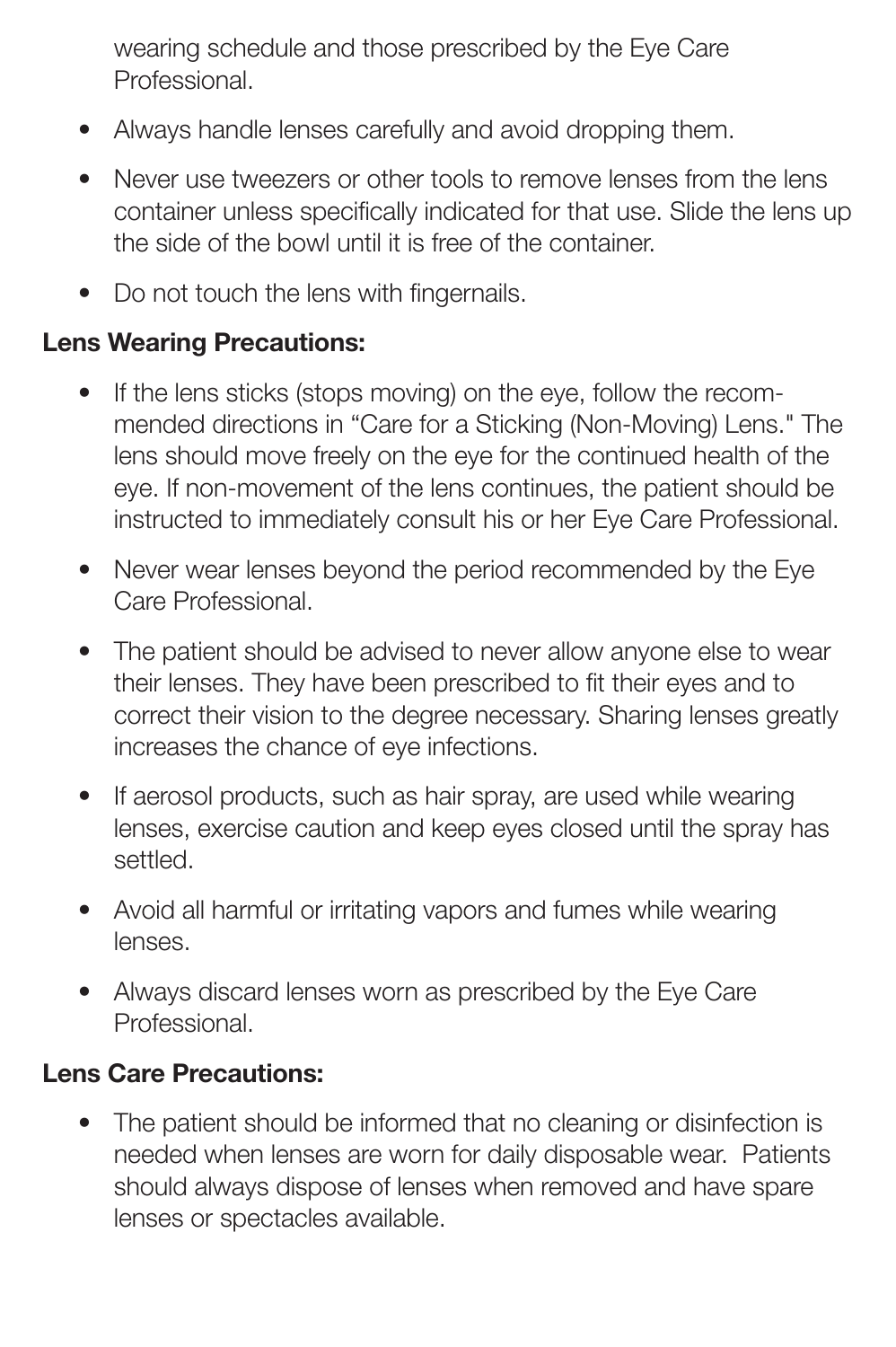#### **Other Topics to Discuss with Patients:**

- Always contact the Eye Care Professional before using any medicine in the eyes.
- Certain medications, such as antihistamines, decongestants, diuretics, muscle relaxants, tranquilizers, and those for motion sickness may cause dryness of the eye, increased lens awareness, or blurred vision. Should such conditions exist, proper remedial measures should be prescribed. Depending on the severity, this could include the use of lubricating drops that are indicated for use with soft contact lenses or the temporary discontinuance of contact lens wear while such medication is being used.
- Oral contraceptive users could develop visual changes or changes in lens tolerance when using contact lenses. Patients should be cautioned accordingly.
- As with any contact lens, follow-up visits are necessary to assure the continuing health of the patient's eyes. The patient should be instructed as to a recommended follow-up schedule.

## **Who Should Know That the Patient is Wearing Contact Lenses?**

- Patients should inform all doctors (Health Care Professionals) about being a contact lens wearer.
- Patients should always inform their employer of being a contact lens wearer. Some jobs may require use of eye protection equipment or may require that the patient not wear contact lenses.

# **ADVERSE REACTIONS**

#### **The patient should be informed that the following problems may occur when wearing contact lenses:**

- The eye may burn, sting, and/or itch.
- There may be less comfort than when the lens was first placed on the eye.
- There may be a feeling of something in the eye (foreign body, scratched area).
- There may be the potential for some temporary impairment due to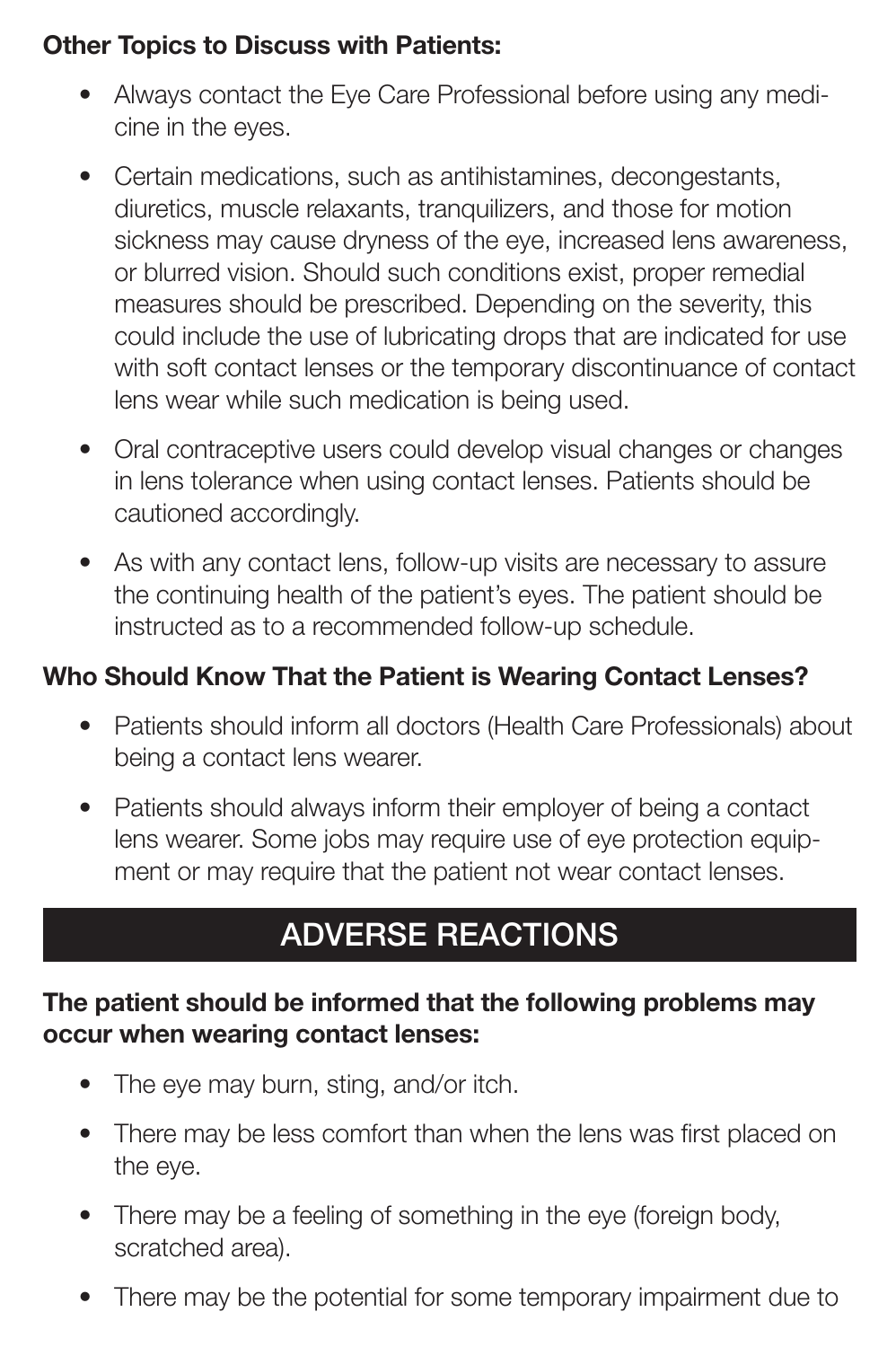peripheral infiltrates, peripheral corneal ulcers, or corneal erosion. There may be the potential for other physiological observations, such as local or generalized edema, corneal neovascularization, corneal staining, injection, tarsal abnormalities, iritis, and conjunctivitis; some of which are clinically acceptable in low amounts.

- There may be excessive watering, unusual eye secretions, or redness of the eye.
- Poor visual acuity, blurred vision, rainbows, or halos around objects, photophobia, or dry eyes may also occur if the lenses are worn continuously or for too long a time.

The patient should be instructed to conduct a simple 3-part self-examination at least once a day. They should ask themselves:

- How do the lenses feel on my eyes?
- How do my eyes look?
- Have I noticed a change in my vision?

If the patient reports any problems, he or she should be instructed to IMMEDIATELY REMOVE THE LENS. If the problem or discomfort stops, the patient should discard the lens and place a new fresh lens on the eye.

If after inserting the new lens, the problem continues, the patient should be directed to IMMEDIATELY REMOVE THE LENS AND CONTACT HIS OR HER EYE CARE PROFESSIONAL.

The patient should be instructed NOT to use a new lens as self-treatment for the problem.

The patient should be advised that when any of the above symptoms occur, a serious condition such as infection, corneal ulcer, neovascularization, or iritis may be present. He or she should be instructed to seek immediate professional identification of the problem and prompt treatment to avoid serious eye damage.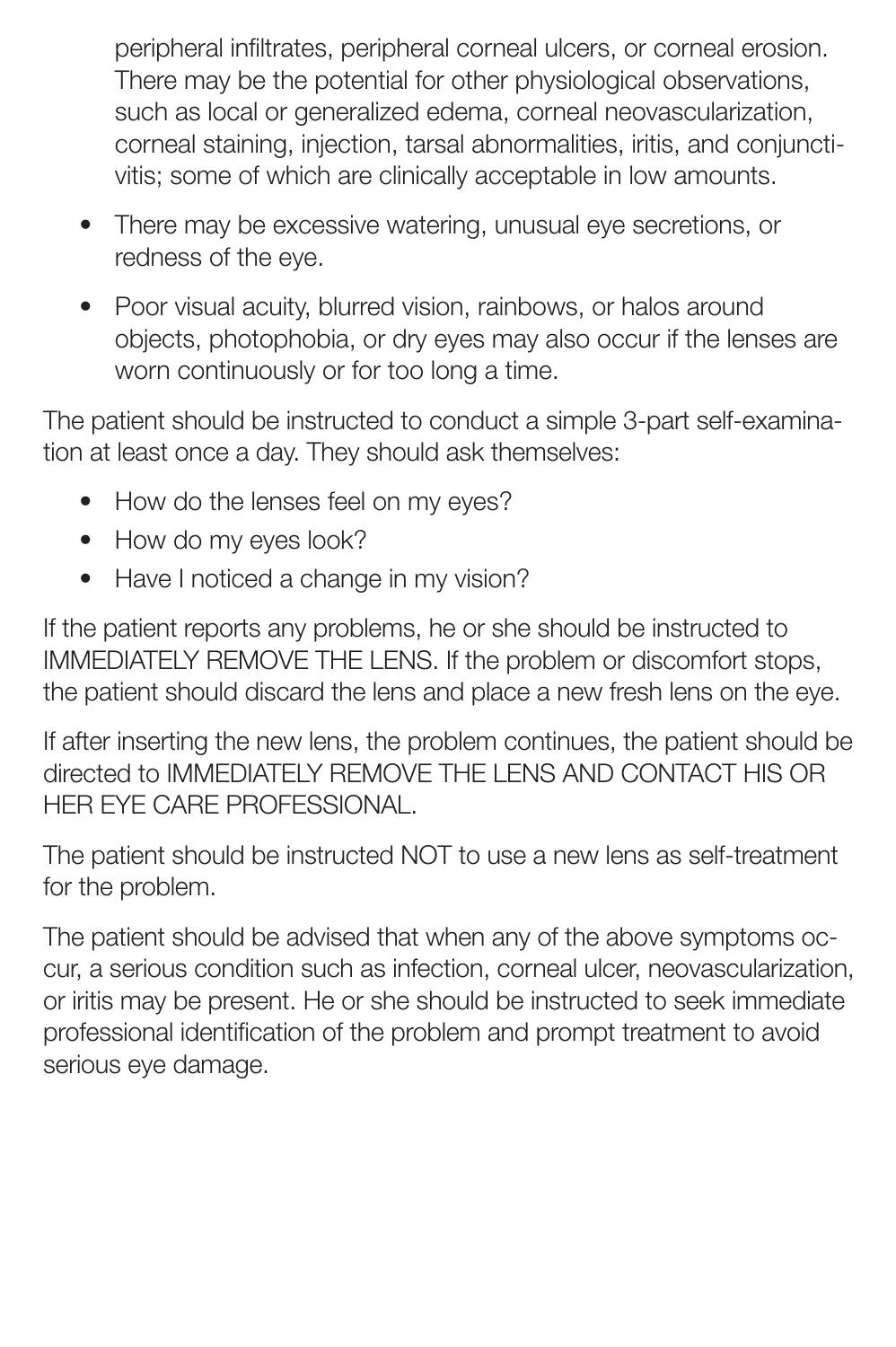#### **GENERAL FITTING GUIDELINES**

#### **A. Patient Selection**

Patients selected to wear these lenses should be chosen based on:

- Motivation to wear lenses
- Ability to follow instructions regarding lens wear care
- General health
- Ability to adequately handle and care for the lenses
- Ability to understand the risk and benefits of lens wear

Patients who do not meet the above criteria should not be provided with contact lenses.

#### **B. Pre-fitting Examination**

Initial evaluation of the patient should begin with a thorough case history to determine if there are any contraindications to contact lens wear. During the case history, the patient's visual needs and expectations should be determined as well as an assessment of their overall ocular, physical, and mental health.

Preceding the initial selection of trial contact lenses, a comprehensive ocular evaluation should be performed that includes, but is not limited to, the measurement of distance and near visual acuity, distance and near refractive prescription (including determining the preferred reading distance for presbyopes), keratometry, and biomicroscopic evaluation.

Based on this evaluation, if it is determined that the patient is eligible to wear these lenses, the Eye Care Professional should proceed to the lens fitting instructions as outlined below.

#### **C. Initial Power Determination**

A spectacle refraction should be performed to establish the patient's baseline refractive status and to guide in the selection of the appropriate lens power. Remember to compensate for vertex distance if the refraction is greater than ±4.00D.

#### **D. Base Curve Selection (Trial Lens Fitting)**

The following trial lenses should be selected for patients regardless of keratometry readings. However, corneal curvature measurements should be performed to establish the patient's baseline ocular status.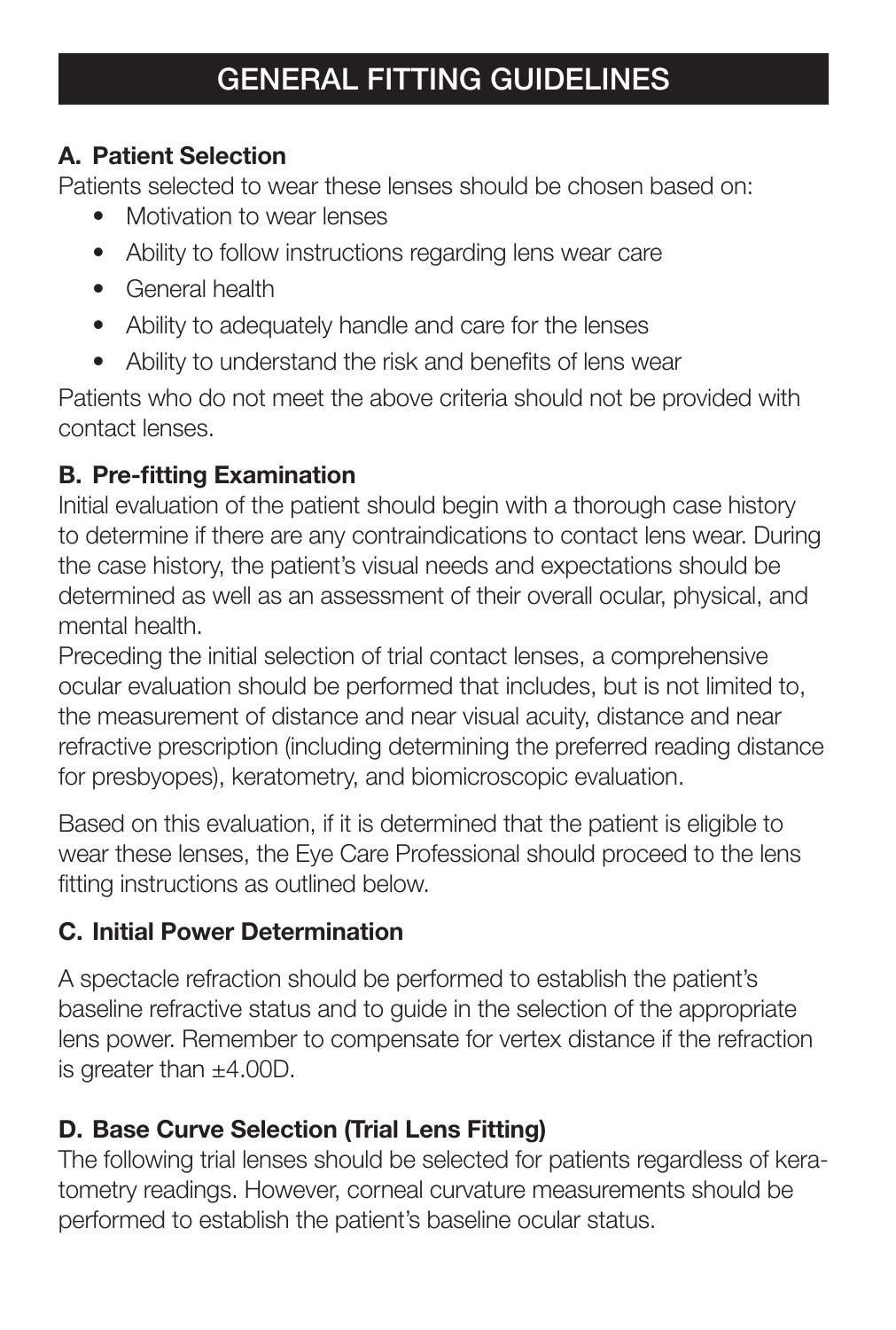- ACUVUE OASYS® 1-Day: 8.5 mm/14.3 mm
- ACUVUE OASYS® 1-Day for ASTIGMATISM: 8.5 mm/14.3 mm

The trial lens should be placed on each of the patient's eyes and evaluated after the patient has adjusted to the lenses.

#### 1. Criteria of a Properly Fit Lens

A properly fit lens will center and completely cover the cornea (i.e., no limbal exposure), have sufficient movement to provide tear exchange under the contact lens with the blink, and be comfortable. The lens should move freely when manipulated digitally with the lower lid, and then return to its properly centered position when released.

#### 2. Criteria of a Flat Fitting Lens

A flat fitting lens may exhibit one or more of the following characteristics: decentration, incomplete corneal coverage (i.e., limbal exposure), excessive movement with the blink, and/or edge standoff. If the lens is judged to be flat fitting, it should not be dispensed to the patient.

#### 3. Criteria of a Steep Fitting Lens

A steep fitting lens may exhibit one or more of the following characteristics: insufficient movement with the blink, conjunctival indentation, and resistance when pushing the lens up digitally with the lower lid. If the lens is judged to be steep fitting, it should not be dispensed to the patient.

If the initial trial base curve is judged to be flat or steep fitting, the alternate base curve, if available, should be trial fit and evaluated after the patient has adjusted to the lens. The lens should move freely when manipulated digitally with the lower lid, and then return to a properly centered position when released. If resistance is encountered when pushing the lens up, the lens is fitting tightly and should not be dispensed to the patient.

#### **E. Final Lens Power (Spherical)**

A spherical over-refraction should be performed to determine the final lens power after the lens fit is judged acceptable. The spherical over-refraction should be combined with the trial lens power to determine the final lens prescription. The patient should experience good visual acuity with the correct lens power unless there is excessive residual astigmatism.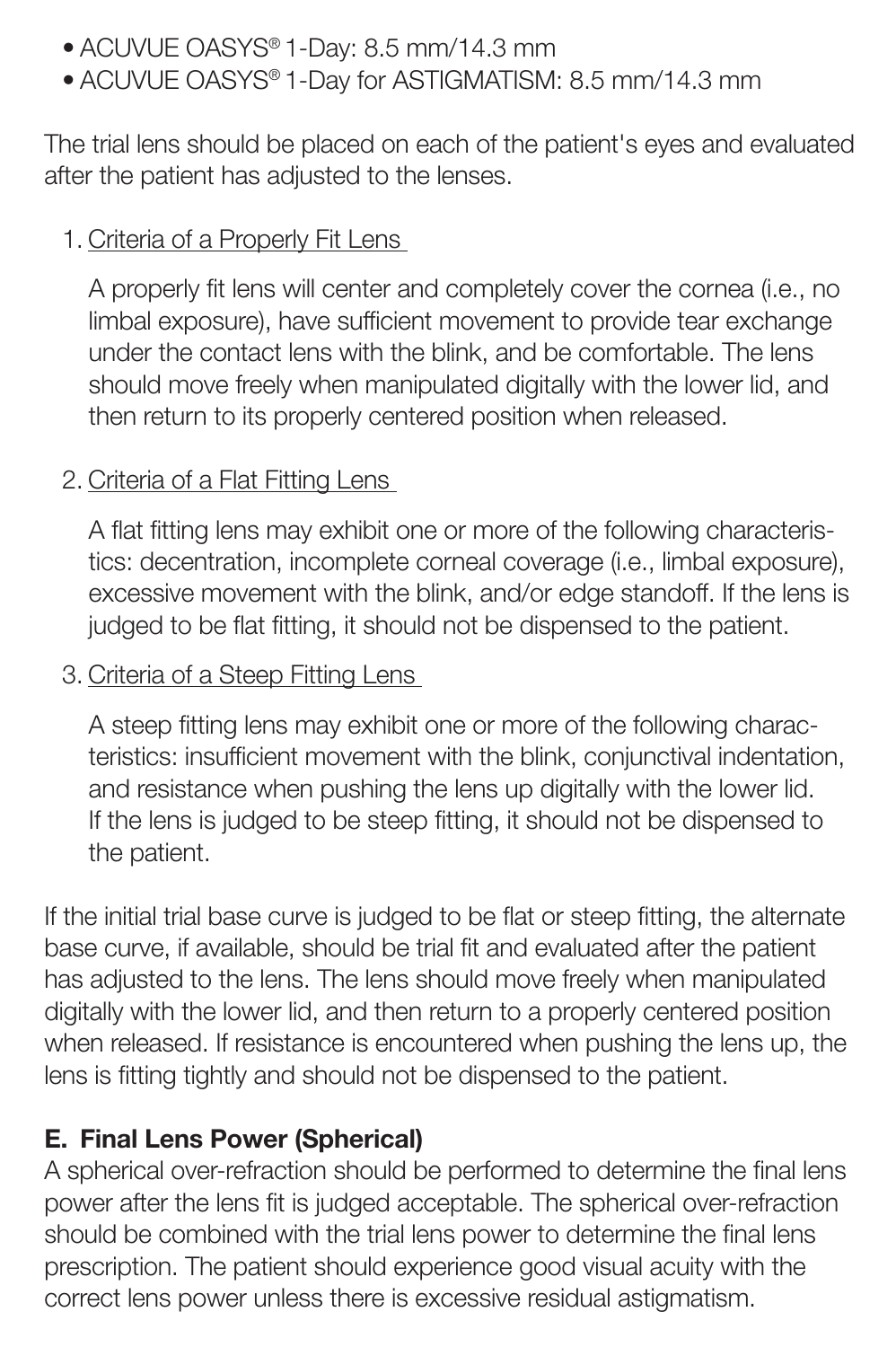| Example 1                  |          |  |
|----------------------------|----------|--|
| Diagnostic lens:           | $-2.00D$ |  |
| Spherical over-refraction: | $-0.25D$ |  |
| Final lens power:          | $-2.25D$ |  |
|                            |          |  |
| Example 2                  |          |  |
| Diagnostic lens:           | $-2.00D$ |  |
| Spherical over-refraction: | $+0.25D$ |  |
| Final lens power:          | $-1.75D$ |  |

If vision is acceptable, perform a slit lamp examination to assess adequate fit (centration and movement). If the fit is acceptable, dispense the lenses and instruct the patient to return in one week for reassessment (see dispensing and follow up information in **PATIENT MANAGEMENT**).

#### **All patients should be supplied with a copy of the PATIENT INSTRUCTION GUIDE for these lenses. Copies are available for download at www.acuvue.com.**

# **TORIC FITTING GUIDELINES**

Although most aspects of the fitting procedure are identical for all types of soft contact lenses, including toric lenses, there are some additional steps and/or rules to follow to assure the proper fit of toric lenses.

The only new steps you must follow in prescribing ACUVUE OASYS® 1-Day for ASTIGMATISM are that you must determine the stability, repeatability, and drift angle of the lens axis so that you can prescribe the correct lens axis for the patient.

## **A. How to Determine Lens Cylinder and Axis Orientation**

#### **1. Locate the Orientation Marks**

To help determine the proper orientation of the toric lens, you'll find two primary marks approximately 1 mm from the lens edge representing the vertical position on opposite ends of the lens at 6 and 12 o'clock (Fig. 1). Because of the lens' ballasting system, either mark can represent the vertical position – there is no "top" and "bottom" as in a prism-ballasted lens. You don't need to view both marks to assess orientation; simply look for the 6 o'clock mark as you would with a prism-ballasted lens.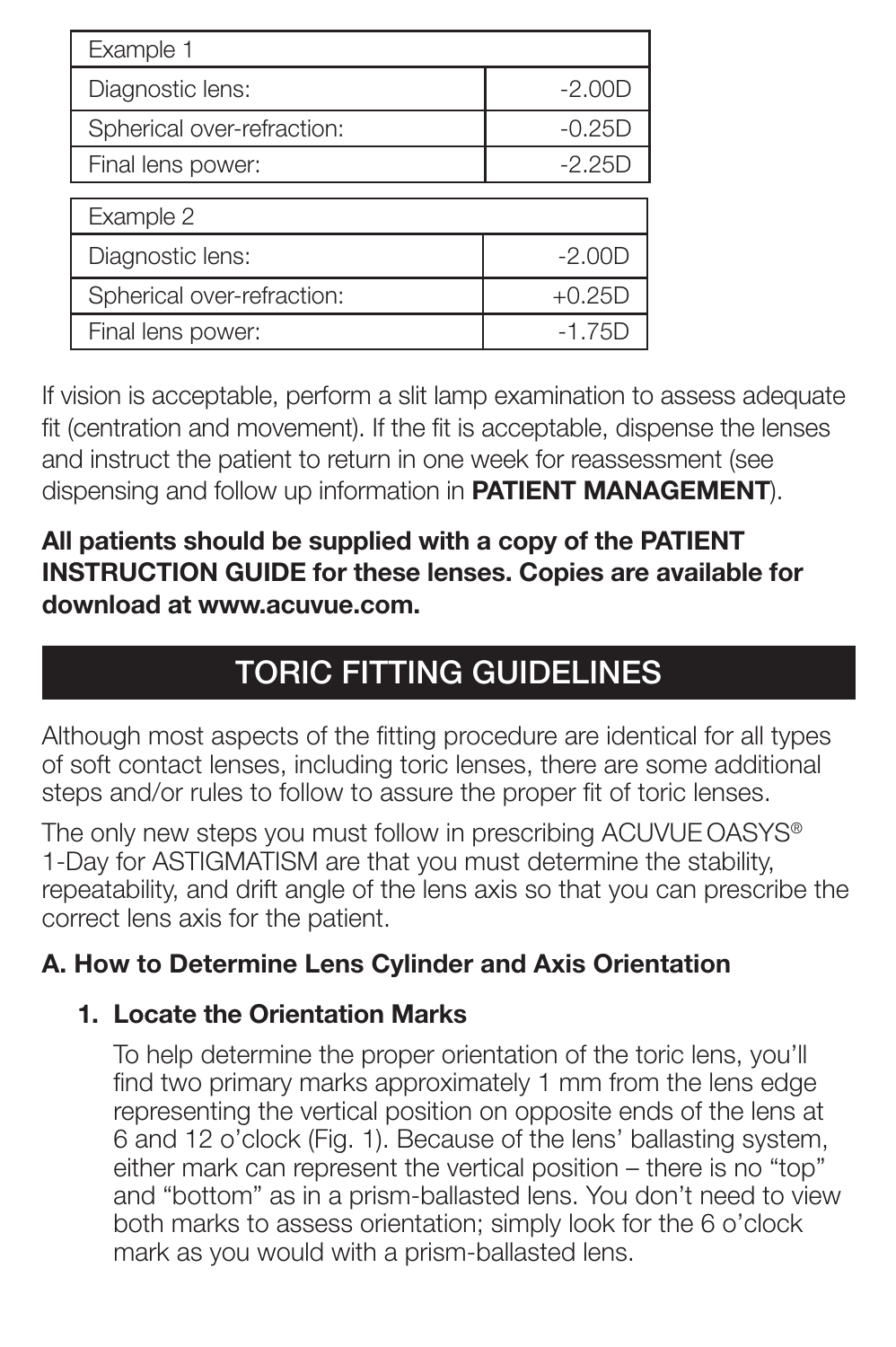# **Figure 1**

You'll need a slit lamp biomicroscope with a 1 to 2 mm parallelepiped beam to highlight the marks when the lens is fitted to the eye. There are a number of techniques you can use to improve the visibility of the 6 o'clock mark. Using a parallelepiped beam and medium magnification (10x or 15x), slowly pan down the lens, looking just below the direct illumination at the retroilluminated area. Backlighting the mark this way should make it more visible. Sometimes manipulating the lower lid may be necessary to uncover the mark.

## **2. Observe Lens Rotation and Stability**

Observe the position and stability of the "bottom" mark. It usually stabilizes at the 6 o'clock position. If it does, calculation of the lens power will be straightforward. The 6 o'clock position is not a "must"; however, the absolute requirement is that the axis position be stable and repeatable.

The mark may stabilize somewhat left or right (drift) of the vertical meridian and still enable you to fit a toric lens for that eye, as long as the lens always returns to the same "drift axis" position after settling. The deviation can be compensated for in the final prescription. Your objective is to ensure that whatever position the initial lens assumes near 6 o'clock, this position must be stable and repeatable. With full eye movement or heavy blink, you may see the marks swing away, but they must return quickly to the original stable position. If the lens does not return quickly, you may need to select a different lens.

## **3. Assessing Rotation**

Imagine the eye as a clock dial and every hour represents a 30° interval. If the orientation mark of the initial lens stabilizes somewhat left or right of the vertical position, the final lens will orient on the eye with the same deviation. You can use an axis reticule in the slit lamp or use a line-scribed lens in a spectacle trial frame to measure or estimate the "drift angle" of the cylinder axis.

To compensate for this "drift", measure or estimate the "drift", then add or subtract it from the refractive axis to determine the correct cylinder axis. Use the LARS (Left Add, Right Subtract) method to determine which direction to compensate.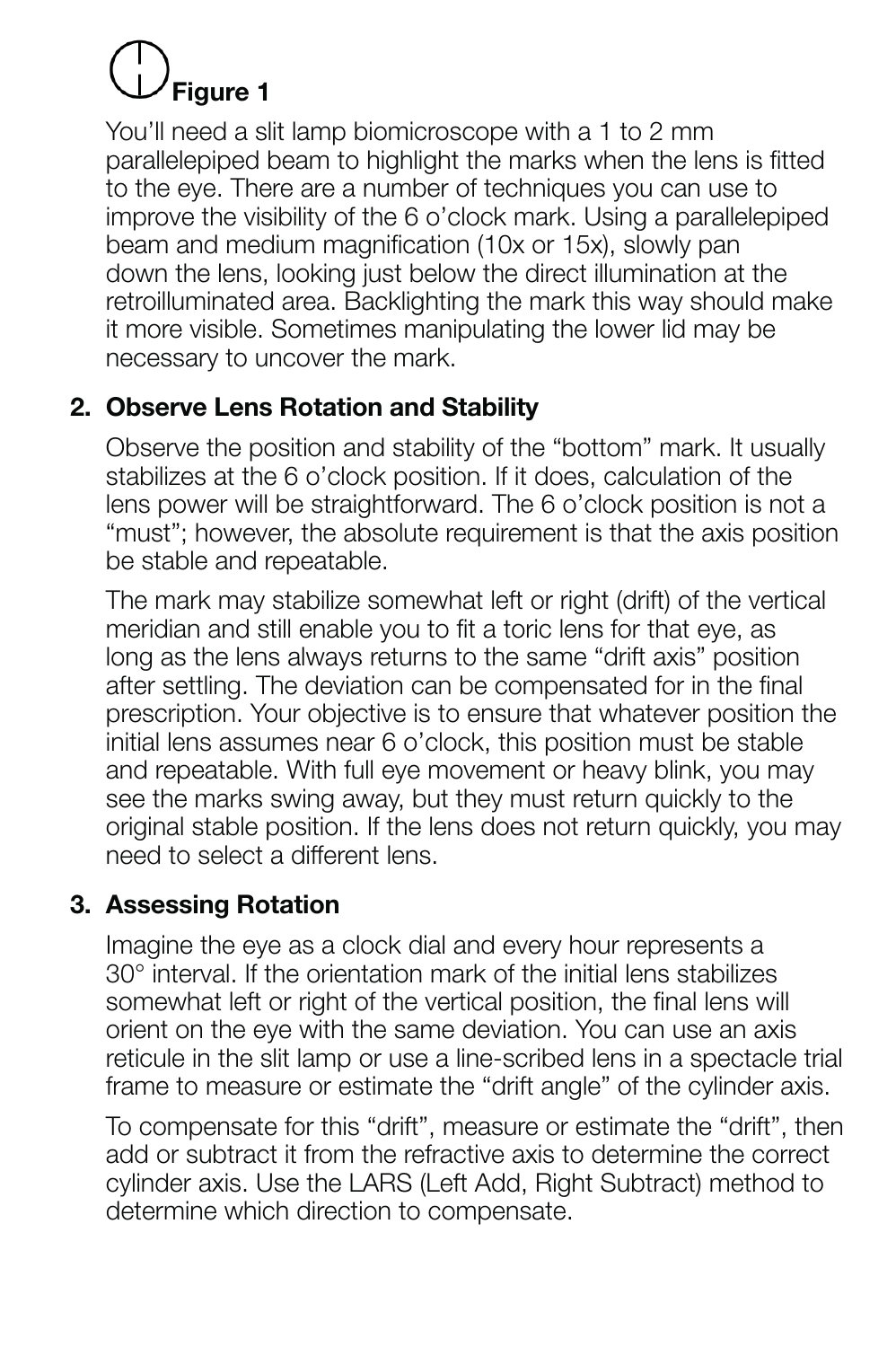#### **B. Final Lens Power**

When the diagnostic lens has its axis aligned in the same meridian as the patient's refractive axis, a spherocylindrical over-refraction may be performed and visual acuity determined. However, in the case of crossed axes, such as when the diagnostic lens axis is different from the spectacle cylinder axis, it is not advisable to perform a full spherocylindrical over-refraction because of the difficulty in computing the resultant power. A spherical over-refraction without cylinder refraction may be performed.

If the required cylinder correction falls between two available cylinder powers, it is recommended to prescribe the lower cylinder power lens. See below for instructions on how to determine the final lens power.

#### **1. For the Sphere**

If sphere alone or combined sphere and cylinder  $Rx > ±4.00D$ , compensate for vertex distance. If sphere alone or combined sphere and cylinder  $Rx \leq \pm 4.00D$ , vertex compensation is not necessary.

#### **2. For the Cylinder**

Adjust the axis by the drift angle using the LARS method. Choose a cylinder that is  $\leq$  0.50D from the refractive cylinder.

#### **3. Case Examples**

#### **Example 1**

Manifest (spectacle) refraction: O.D. -2.50D / -1.25D x 180° 20/20 O.S. -2.00D / -1.00D x 180° 20/20

Choose a diagnostic lens for each eye with axis 180°. Place the lens on each eye and allow a minimum of 3 minutes for it to equilibrate, based on the patient's initial response to the lens. If the lens has not yet stabilized, recheck until stable.

Check the orientation of the axis mark. If the bottom axis mark is in the 6 o'clock position on both eyes, choose the appropriate cylinder as listed previously. If the lens has not yet stabilized, recheck until stable.

Here is the Rx Prescribed: O.D. -2.50D / -1.25D x 180° O.S. -2.00D / -0.75D x 180°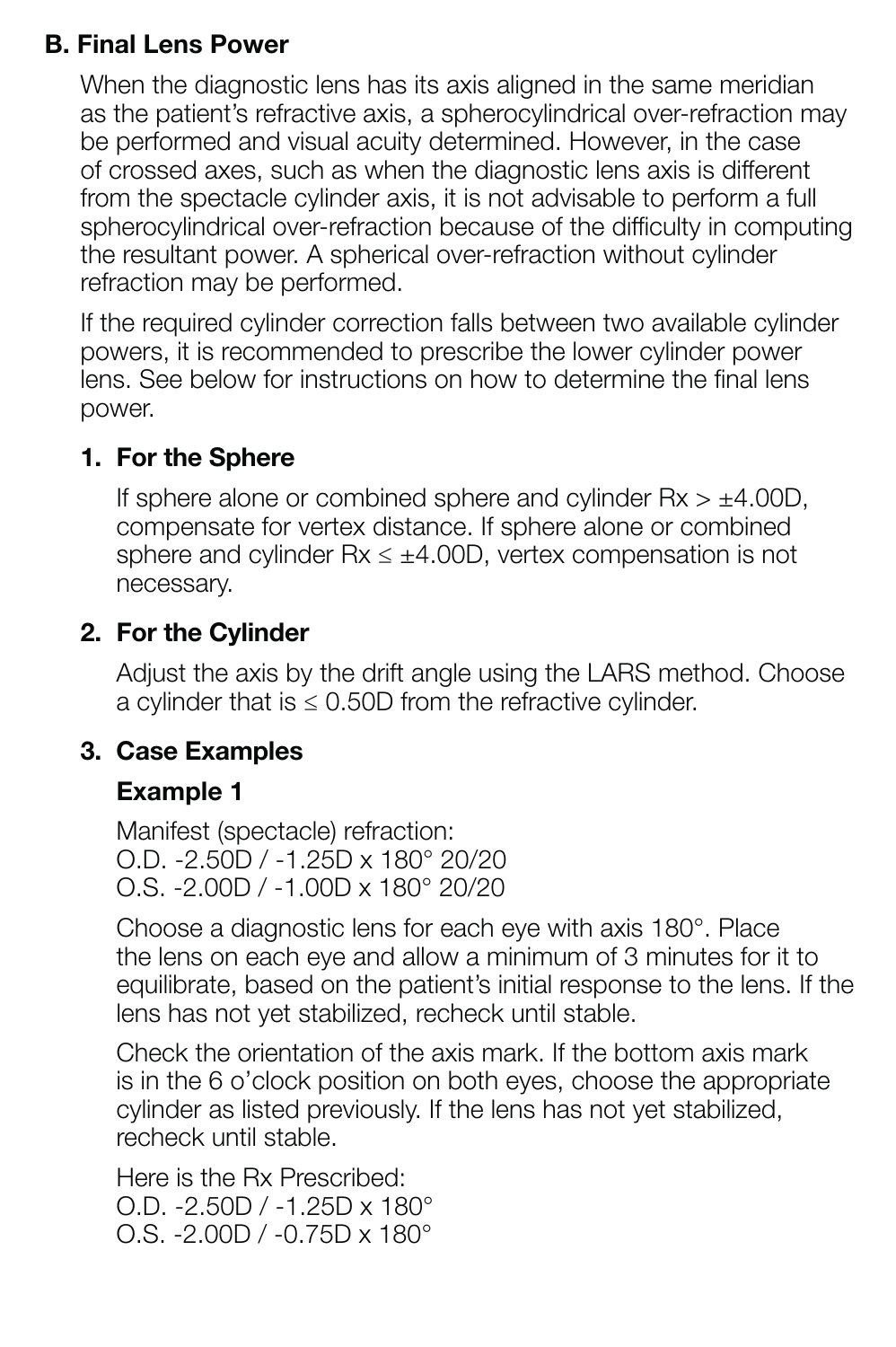## **Example 2**

Manifest (spectacle) refraction: O.D. -3.00D / -1.00D x 90° 20/20 O.S. -4.75D / -2.00D x 90° 20/20

Choose diagnostic lenses of -3.00D / -0.75D x 90° for the right eye and -4.50D / -1.75D x 90° for the left eye, the nearest lenses available to the spherical power, cylinder power, and axis needed. For the left eye, since the manifest refraction called for -4.75D, compensating for vertex distance the sphere is reduced by 0.25D to -4.50D. The cylinder power will be -1.75D. Place the lens on each eye and allow a minimum of 3 minutes for it to equilibrate, based on the patient's initial response to the lens. If the lens has not yet stabilized, recheck until stable.

#### Right Eye

The orientation mark on the right lens rotates left from the 6 o'clock position by 10° and remains stable in this position. Compensation for this rotation should be done as follows:

Compensate the 10° axis drift by adding it to the manifest refraction axis.

Here is the Rx Prescribed: O.D. -3.00D / -0.75D x 100°

#### Left Eye

The orientation mark on the left lens rotates right from the 6 o'clock position by 10° and remains stable in this position.

Compensate for the 10° axis drift by subtracting it from the manifest refraction axis.

Here is the Rx Prescribed: O.S. -4.50D / -1.75D x 80°

If vision is acceptable, perform a slit lamp examination to assess adequate fit (centration and movement). If fit is acceptable, dispense the lenses instructing the patient to return in one week for reassessment (see dispensing and follow-up information in PATIENT MANAGEMENT).

#### **All patients should be supplied with a copy of the PATIENT INSTRUCTION GUIDE for these lenses. Copies are available for download at www.acuvue.com.**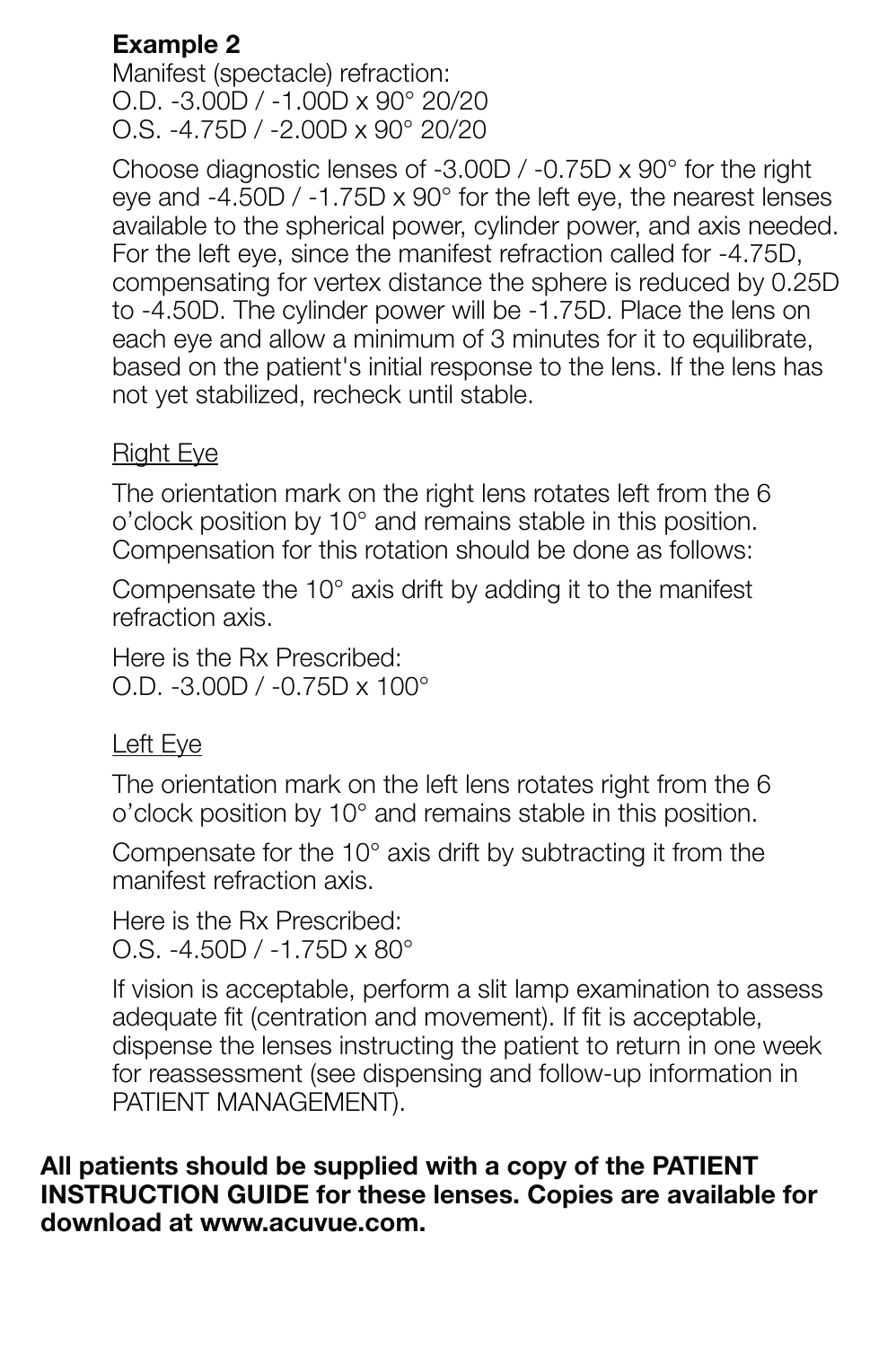#### **A. Patient Selection**

#### **1. Monovision Needs Assessment**

For a good prognosis, the patient should have adequately corrected distance and near visual acuity in each eye. The amblyopic patient or the patient with significant astigmatism (greater than 1.00D) in one eye may not be a good candidate for monovision correction with these lenses.

Occupational and environmental visual demands should be considered. If the patient requires critical vision (visual acuity and stereopsis), it should be determined by trial whether this patient can function adequately with monovision correction. Monovision contact lens wear may not be optimal for activities such as:

- visually demanding situations such as operating potentially dangerous machinery or performing other potentially hazardous activities; and
- driving automobiles (e.g., driving at night). Patients who cannot meet state driver's licensing requirements with monovision correction should be advised to not drive with this correction, OR may require that additional over-correction be prescribed.

## **2. Patient Education**

All patients do not function equally well with monovision correction. Patients may not perform as well for certain tasks with this correction as they have with spectacles (multifocal, bifocal, trifocal, readers, progressives). Each patient should understand that monovision, as well as other presbyopic alternatives, can create a vision compromise that may reduce visual acuity and depth perception for distance and near tasks. Therefore, caution should be exercised when the patient is wearing the correction for the first time until they are familiar with the vision provided in visually challenging environments (e.g., reading a menu in a dim restaurant, driving at night in rainy/foggy conditions, etc.). During the fitting process, it is necessary for the patient to realize the disadvantages as well as the advantages of clear near vision and straight ahead and upward gaze that monovision contact lenses provide.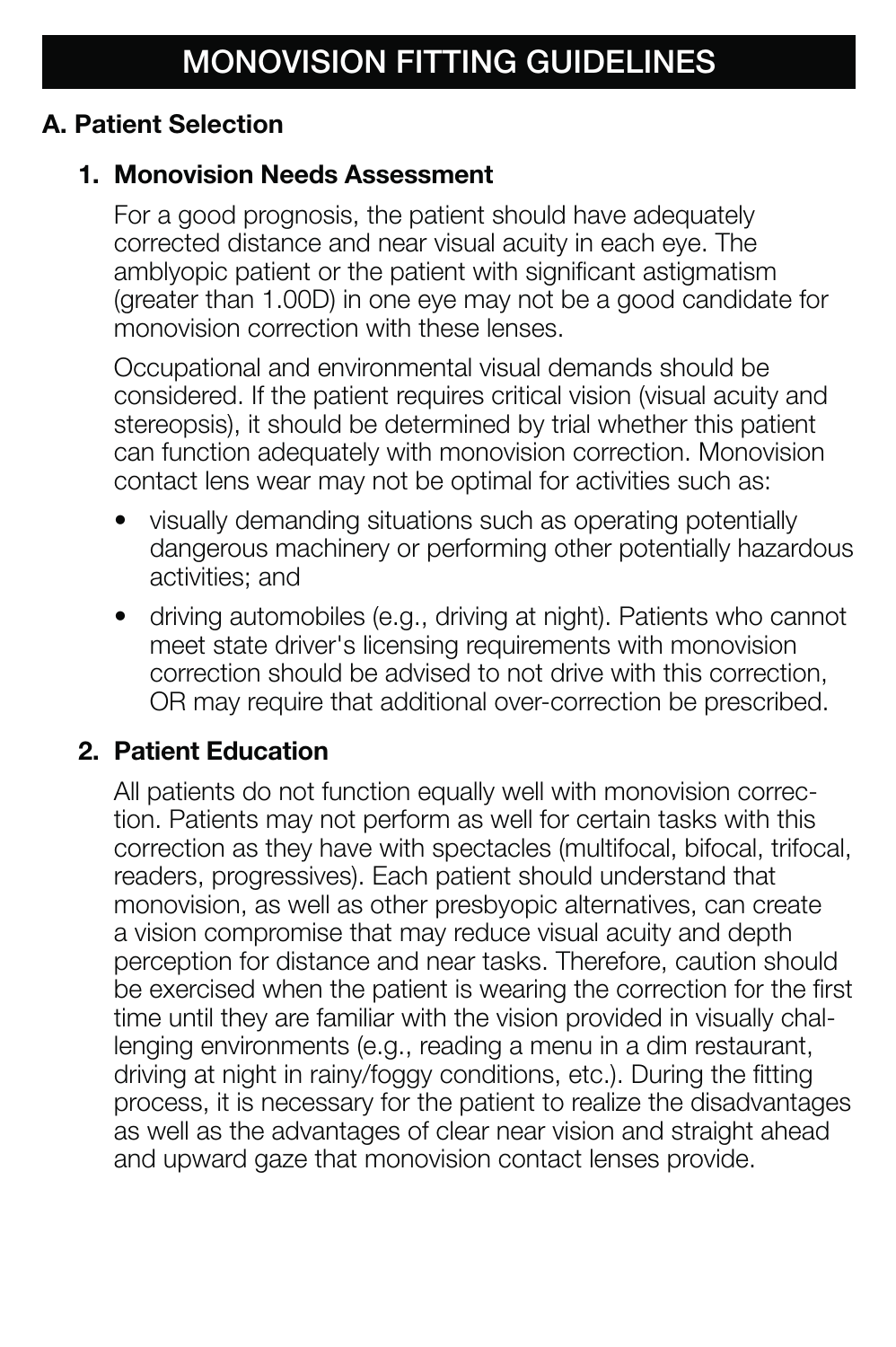## **B. Eye Selection**

#### **1. Ocular Preference Determination Methods**

Generally, the non-dominant eye is corrected for near vision. The following two methods for eye dominance can be used.

- Method 1: Determine which eye is the "sighting eye." Have the patient point to an object at the far end of the room. Cover one eye. If the patient is still pointing directly at the object, the eye being used is the dominant (sighting) eye.
- Method 2: Determine which eye will accept the added power with the least reduction in vision. Place a hand-held trial lens equal to the spectacle near ADD in front of one eye and then the other while the distance refractive error correction is in place for both eyes. Determine whether the patient functions best with the near ADD lens over the right or left eye.

#### **2. Other Eye Selection Methods**

Other methods include the "Refractive Error Method" and the "Visual Demands Method."

#### Refractive Error Method

For anisometropic correction, it is generally best to fit the more hyperopic (less myopic) eye for distance and the more myopic (less hyperopic) eye for near.

#### Visual Demands Method

Consider the patient's occupation during the eye selection process to determine the critical vision requirements. If a patient's gaze for near tasks is usually in one direction, correct the eye on that side for near.

Example: A secretary who places copy to the left side of the desk will function best with the near lens on the left eye.

#### **C. Special Fitting Characteristics**

#### **1. Unilateral Vision Correction**

There are circumstances where only one contact lens is required. As an example, an emmetropic patient would only require a near lens, whereas a bilateral myope would require corrective lenses on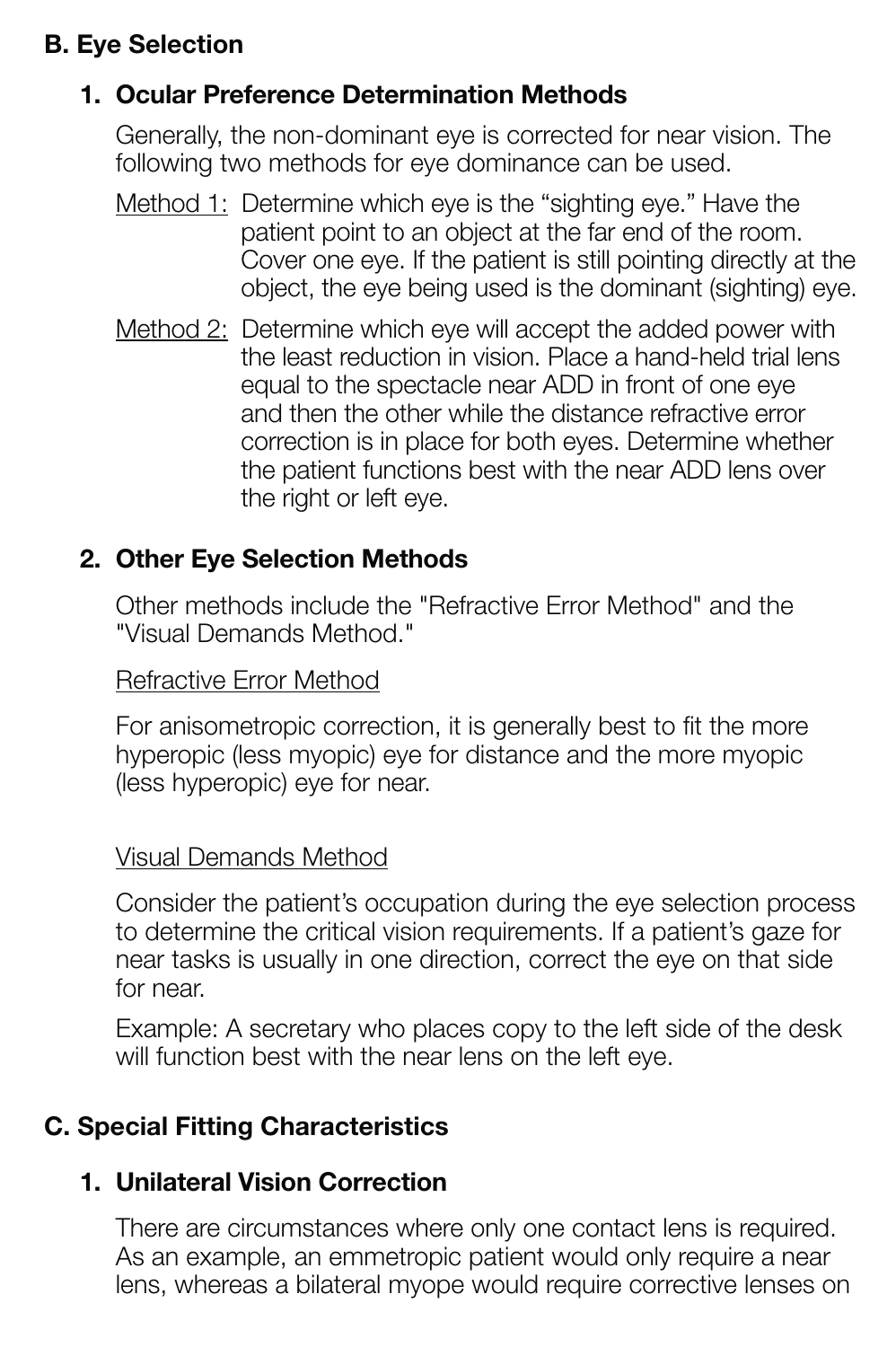both eyes.

Examples:

A presbyopic emmetropic patient who requires a +1.75D ADD would have a +1.75D lens on the near eye and the other eye left without correction.

A presbyopic patient requiring a +1.50D ADD who is -2.50D myopic in the right eye and -1.50D myopic in the left eye may have the right eye corrected for distance and the left uncorrected for near.

#### **2. Near ADD Determination**

Always prescribe the lens power for the near eye that provides optimal near acuity at the midpoint of the patient's habitual reading distance. However, when more than one power provides optimal reading performance, prescribe the least plus (most minus) of the powers.

## **3. Trial Lens Fitting**

A trial fitting is performed in the office to allow the patient to experience monovision correction. Lenses are fit according to the GENERAL FITTING GUIDELINES for base curve selection described in this Package Insert.

Case history and standard clinical evaluation procedure should be used to determine the prognosis. Determine the distance correction and the near correction. Next determine the near ADD. With trial lenses of the proper power in place, observe the reaction to this mode of correction.

Allow the lenses to settle for about 20 minutes with the correct power lenses in place. Walk across the room and have the patient look at you. Assess the patient's reaction to distance vision under these circumstances. Then have the patient look at familiar near objects such as a watch face or fingernails. Again assess the reaction. As the patient continues to look around the room at both near and distance objects, observe the reactions. Only after these vision tests are completed should the patient be asked to read print. Evaluate the patient's reaction to large print (e.g., typewritten copy) at first and then graduate to newsprint and finally smaller type sizes.

After the patient's performance under the above conditions is completed, tests of visual acuity and reading ability under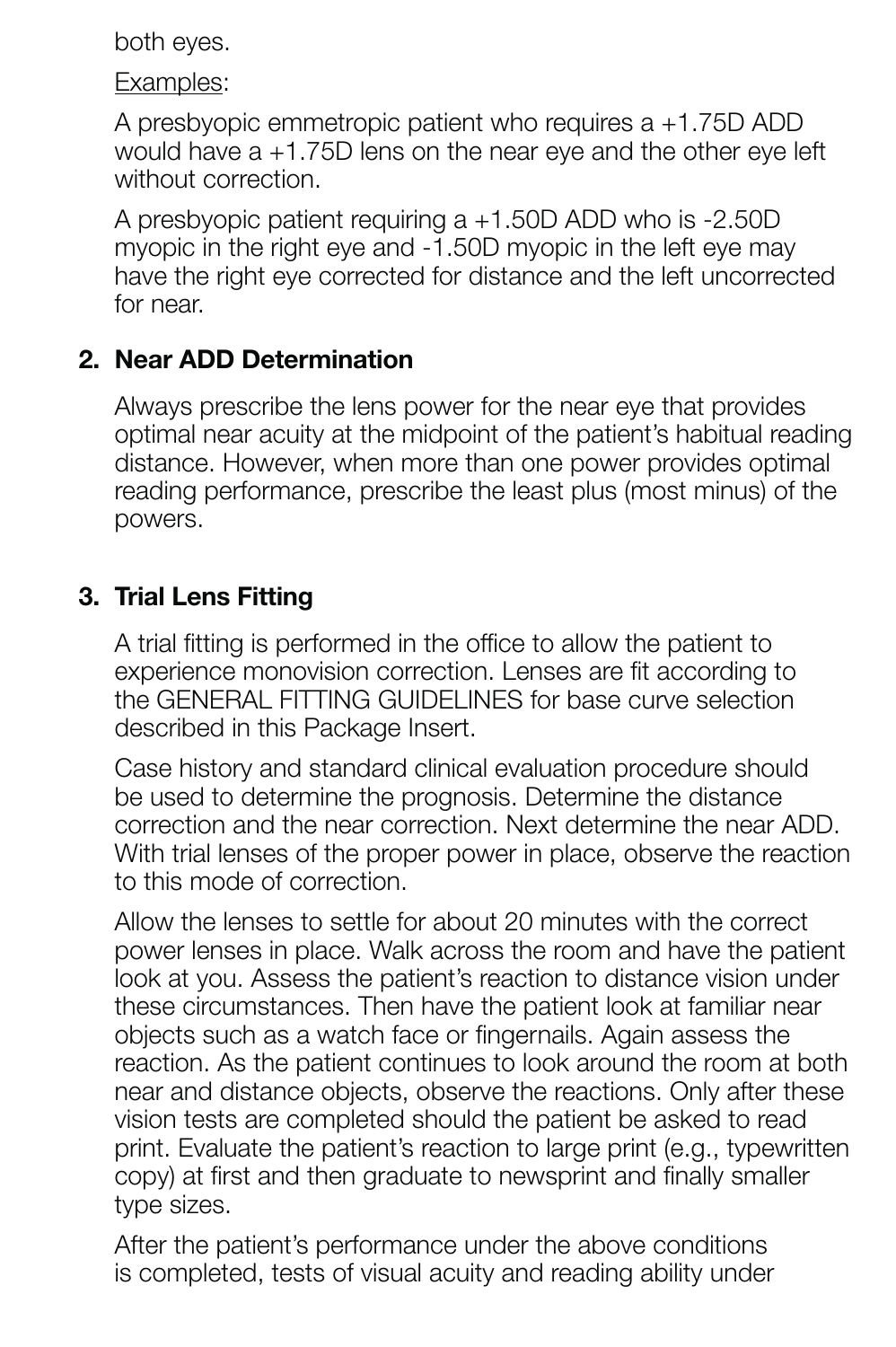conditions of moderately dim illumination should be attempted.

An initial unfavorable response in the office, while indicative of a guarded prognosis, should not immediately rule out a more extensive trial under the usual conditions in which a patient functions.

#### **4. Adaptation**

Visually demanding situations should be avoided during the initial wearing period. A patient may at first experience some mild blurred vision, dizziness, headaches, and a feeling of slight imbalance. You should explain the adaptational symptoms to the patient. These symptoms may last for a brief minute or for several weeks. The longer these symptoms persist, the poorer the prognosis for successful adaptation.

To help in the adaptation process, the patient can be advised to first use the lenses in a comfortable familiar environment such as in the home.

Some patients feel that automobile driving performance may not be optimal during the adaptation process. This is particularly true when driving at night. Before driving a motor vehicle, it may be recommended that the patient be a passenger first to make sure that their vision is satisfactory for operating an automobile. During the first several weeks of wear (when adaptation is occurring), it may be advisable for the patient to only drive during optimal driving conditions. After adaptation and success with these activities, the patient should be able to drive under other conditions with caution.

#### **D. Other Suggestions**

The success of the monovision technique may be further improved by having the patient follow the suggestions below:

- Have a third contact lens (distance power) to use when critical distance viewing is needed.
- Have a third contact lens (near power) to use when critical near viewing is needed.
- Having supplemental spectacles to wear over the monovision contact lenses for specific visual tasks may improve the success of monovision correction. This is particularly applicable for those patients who cannot meet state driver's licensing requirements with monovision correction.
- Make use of proper illumination when carrying out visual tasks.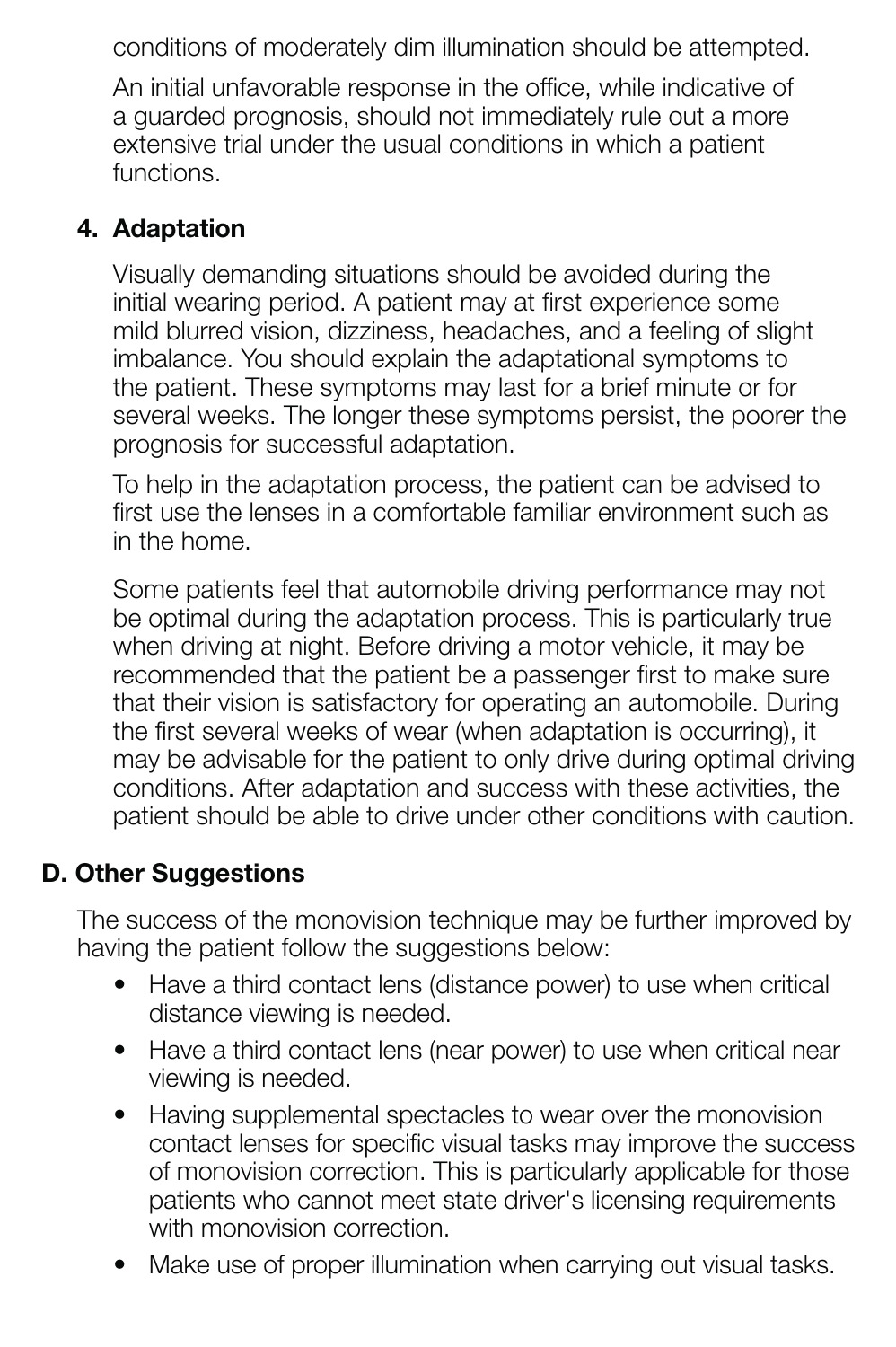Monovision fitting success can be improved by the following suggestions:

- Reverse the distance and near eyes if a patient is having trouble adapting.
- Refine the lens powers if there is trouble with adaptation. Accurate lens power is critical for presbyopic patients.
- Emphasize the benefits of clear near vision and straight ahead and upward gaze with monovision.

The decision to fit a patient with monovision correction is most appropriately left to the Eye Care Professional in conjunction with the patient after carefully considering the patient's needs.

#### **All patients should be supplied with a copy of the PATIENT INSTRUCTION GUIDE for these lenses. Copies are available for download at www.acuvue.com.**

# **PATIENT MANAGEMENT**

#### **Dispensing Visit**

Each sterile lens is supplied in a foil-sealed plastic package containing buffered saline solution with methyl ether cellulose. To remove the lens from the container, peel back the foil seal, place a finger on the lens, and slide the lens up the side of the bowl of the lens package until it is free of the container.

- Evaluate the physical fit and visual acuity of the lens on each eye.
- Teach the patient how to apply and remove his or her lenses.
- Explain daily disposable lens wear and schedule a follow-up examination.
- **Provide the patient with a copy of the PATIENT INSTRUCTION GUIDE for these lenses. Copies are available for download at www.acuvue.com.**

## **REVIEW THESE INSTRUCTIONS WITH THE PATIENT SO THAT HE OR SHE CLEARLY UNDERSTANDS THE PRESCRIBED WEARING AND REPLACEMENT SCHEDULES.**

## **Follow-Up Examinations**

Follow-up care (necessary to ensure continued successful contact lens wear) should include routine periodic progress examinations, management of specific problems, if any, and a review with the patient of the wear schedule, daily disposable modality, and proper lens handling procedures.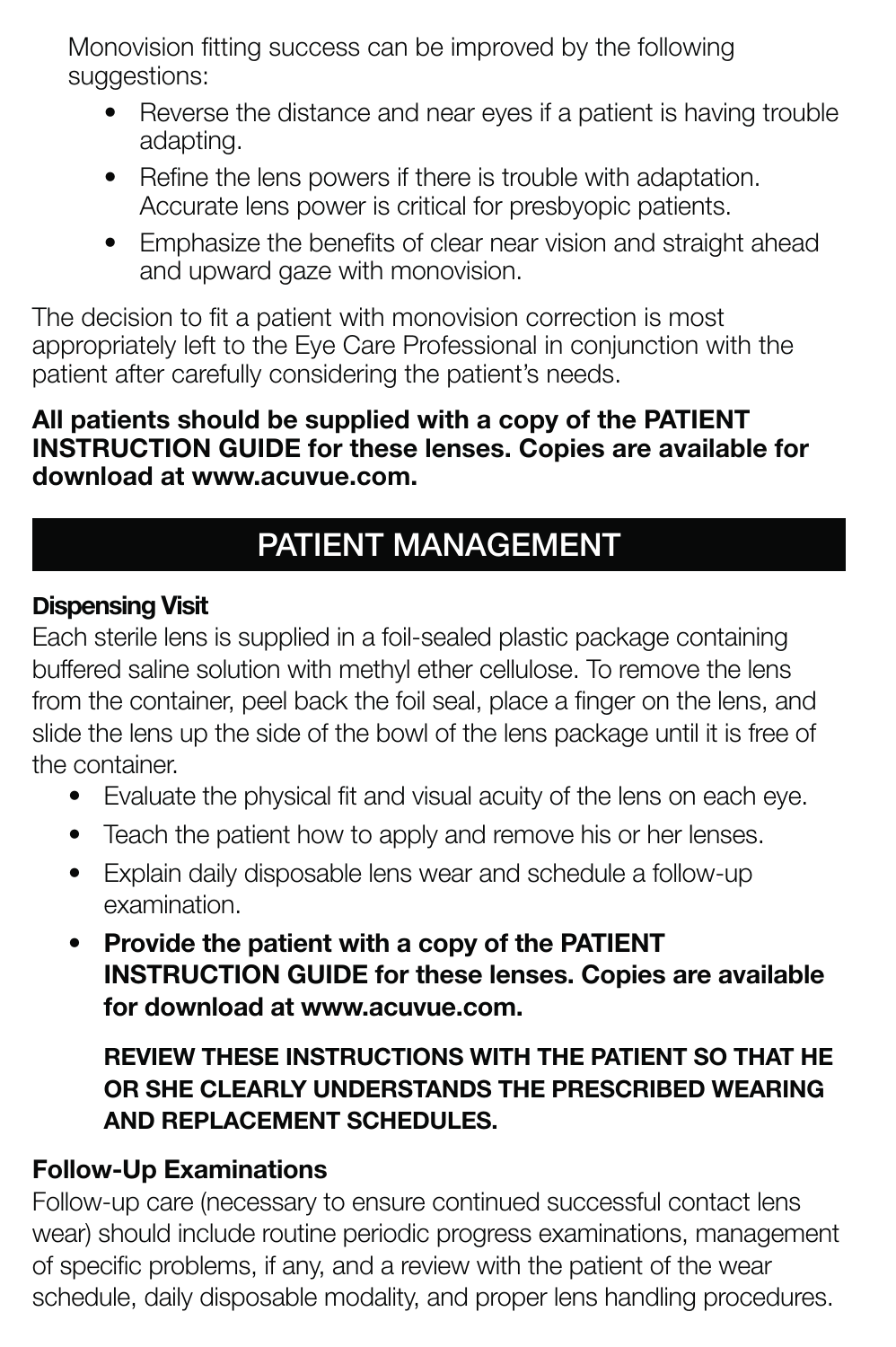#### **Recommended Follow-up Examination Schedule (complications**  and specific problems should be managed on an individual patient **basis):**

- 1. One week from the initial lens dispensing to patient
- 2. One month post-dispensing
- 3. Every three to six months thereafter

**NOTE:** Preferably, at the follow-up visits, lenses should be worn for at least six hours.

#### **Recommended Procedures for Follow-up Visits:**

- 1. Solicit and record patient's symptoms, if any.
- 2. Measure visual acuity monocularly and binocularly at distance and near with the contact lenses.
- 3. Perform an over-refraction at distance and near to check for residual refractive error.
- 4. With the biomicroscope, judge the lens fitting characteristics (as described in the **GENERAL FITTING GUIDELINES**) and evaluate the lens surface for deposits and damage.
- 5. Following lens removal, examine the cornea and conjunctiva with the biomicroscope and fluorescein (unless contraindicated).
	- The presence of vertical corneal striae in the posterior central cornea and/or corneal neovascularization is indicative of excessive corneal edema.
	- The presence of corneal staining and/or limbal-conjunctival hyperemia can be indicative of an unclean lens, a reaction to solution preservatives, excessive lens wear and/or a poorly fitting lens.
	- Papillary conjunctival changes may be indicative of an unclean and/or damaged lens.
- 6. Periodically perform keratometry and spectacle refractions. The values should be recorded and compared to the baseline measurements.

#### **If any observations are abnormal, use professional judgment to alleviate the problem and restore the eye to optimal conditions. If**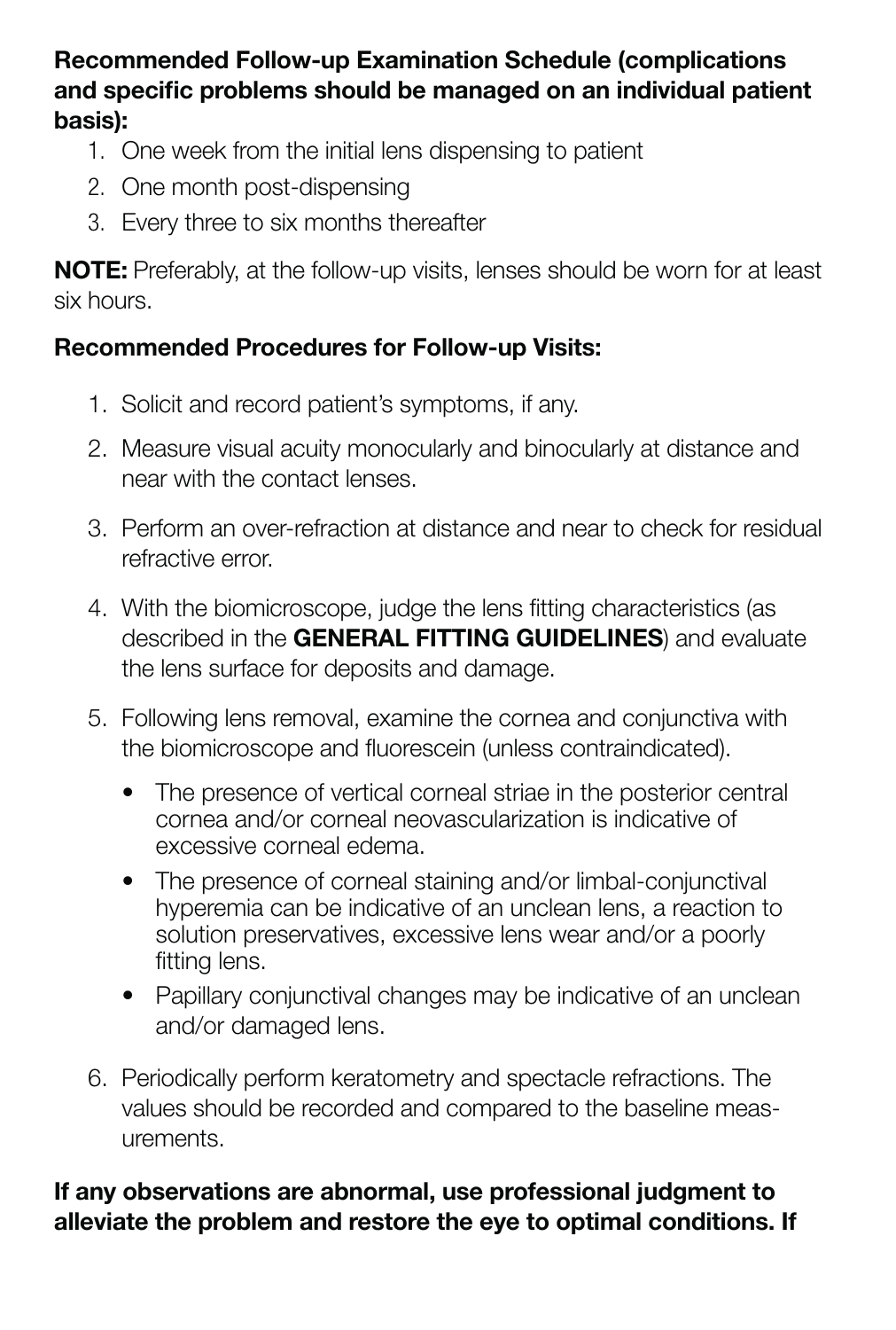the criteria for successful fit are not satisfied during any follow-up examinations, repeat the patient's trial fitting procedure and refit **the patient.**

# **WEARING SCHEDULE**

The wearing schedule should be determined by the Eye Care Professional. Regular checkups, as determined by the Eye Care Professional, are also extremely important.

Patients tend to overwear the lenses initially. The Eye Care Professional should emphasize the importance of adhering to the initial maximum wearing schedule. Maximum wearing time should be determined by the Eye Care Professional based upon the patient's physiological eye condition, because individual response to contact lenses varies.

| <b>Day</b>     | <b>Hours</b>     |
|----------------|------------------|
| 1              | $6 - 8$          |
| $\overline{2}$ | $8 - 10$         |
| 3              | $10 - 12$        |
| 4              | $12 - 14$        |
| 5 and after    | all waking hours |

The maximum suggested wearing time for these lenses is:

# **REPLACEMENT SCHEDULE**

These lenses are indicated for daily disposable wear and should be discarded upon removal.

# **LENS CARE DIRECTIONS**

When lenses are prescribed for daily disposable wear, the Eye Care Professional should provide the patient with appropriate and adequate warnings and instructions for daily disposable lens wear at the time they are dispensed.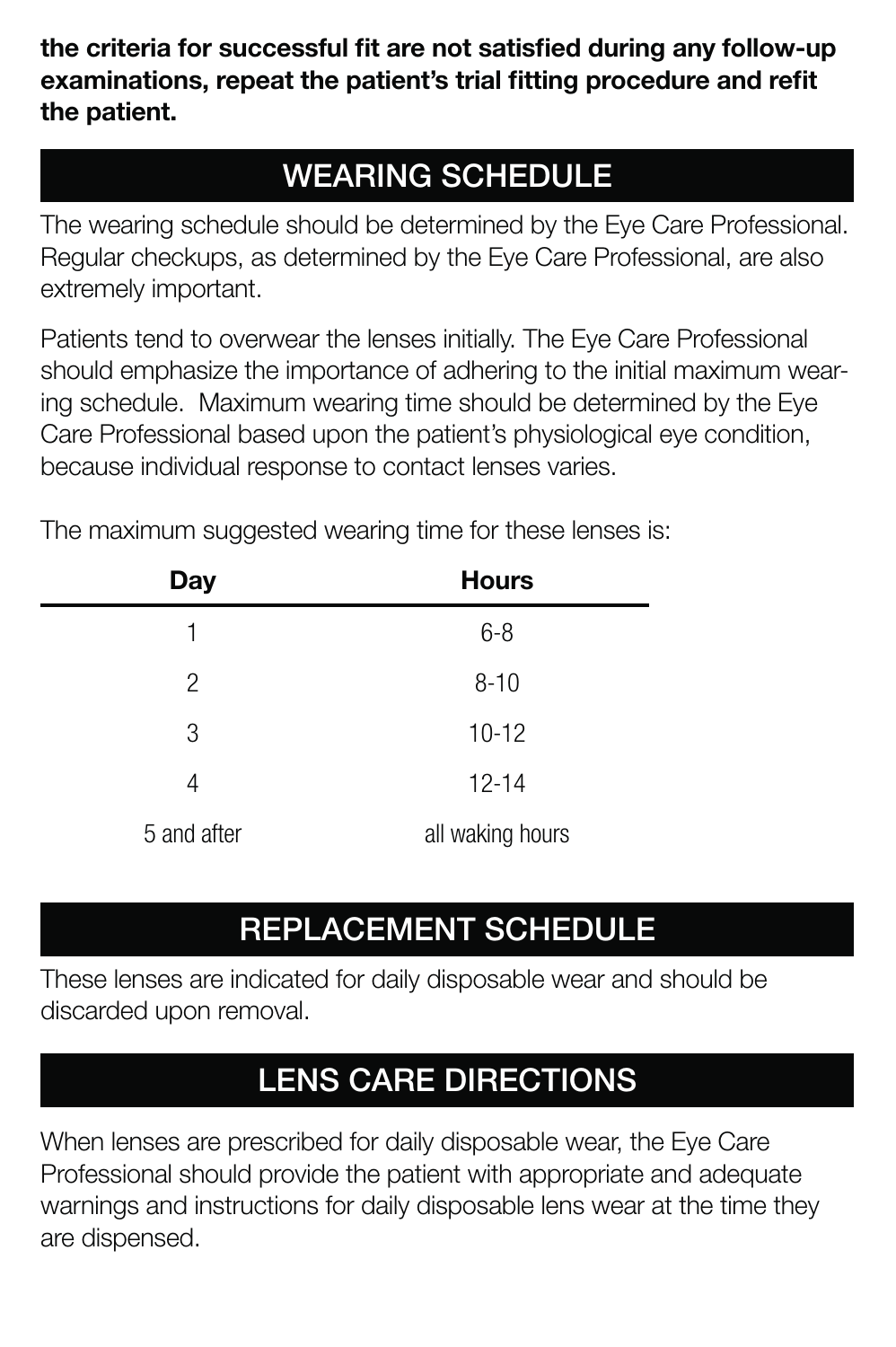The Eye Care Professional should review with patients that no cleaning or disinfection is needed with daily disposable lenses. Patients should always dispose of lenses when they are removed and have spare lenses or spectacles available.

## **Basic Instructions**

- Always wash, rinse, and dry hands before handling contact lenses.
- Do not use saliva or anything other than the recommended solutions for lubricating or rewetting lenses. Do not put lenses in the mouth.
- Eye Care Professionals may recommend a lubricating/rewetting solution which can be used to wet (lubricate) lenses while they are being worn to make them more comfortable.

## **Care for a Sticking (Non-Moving) Lens**

If the lens sticks (stops moving), the patient should be instructed to apply a few drops of the recommended lubricating or rewetting solution directly to the eye and wait until the lens begins to move freely on the eye before removing it. If non-movement of the lens continues after a few minutes, the patient should immediately consult the Eye Care Professional.

# **EMERGENCIES**

The patient should be informed that if chemicals of any kind (household products, gardening solutions, laboratory chemicals, etc.) are splashed into the eyes, the patient should: FLUSH EYES IMMEDIATELY WITH TAP WATER AND IMMEDIATELY CONTACT THE EYE CARE PROFESSIONAL OR VISIT A HOSPITAL EMERGENCY ROOM WITHOUT DELAY.

# **HOW SUPPLIED**

Each UV-blocking sterile lens is supplied in a foil-sealed plastic package containing buffered saline solution with methyl ether cellulose. The plastic package is marked with the following:

- ACUVUE OASYS<sup>®</sup> 1-Day: base curve, power, diameter, lot number, and expiration date
- ACUVUE OASYS® 1-Day for ASTIGMATISM: base curve, power, diameter, cylinder, axis, lot number, and expiration date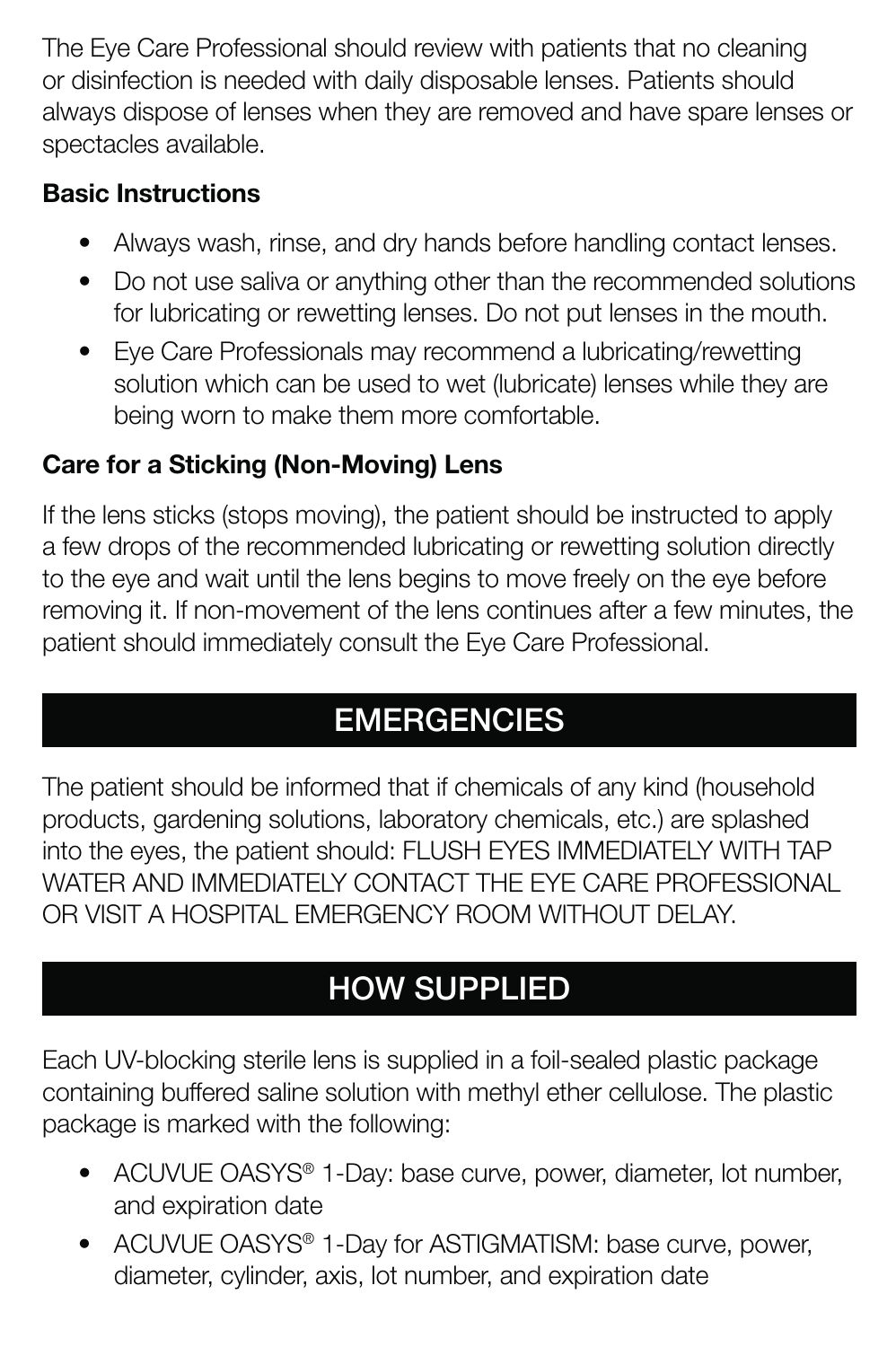# **REPORTING OF ADVERSE REACTIONS**

All serious adverse experiences and adverse reactions observed in patients wearing these lenses or experienced with these lenses should be reported to:

> Johnson & Johnson Vision Care, Inc. 7500 Centurion Parkway Jacksonville, FL 32256 USA Tel: 1-800-843-2020 www.acuvue.com